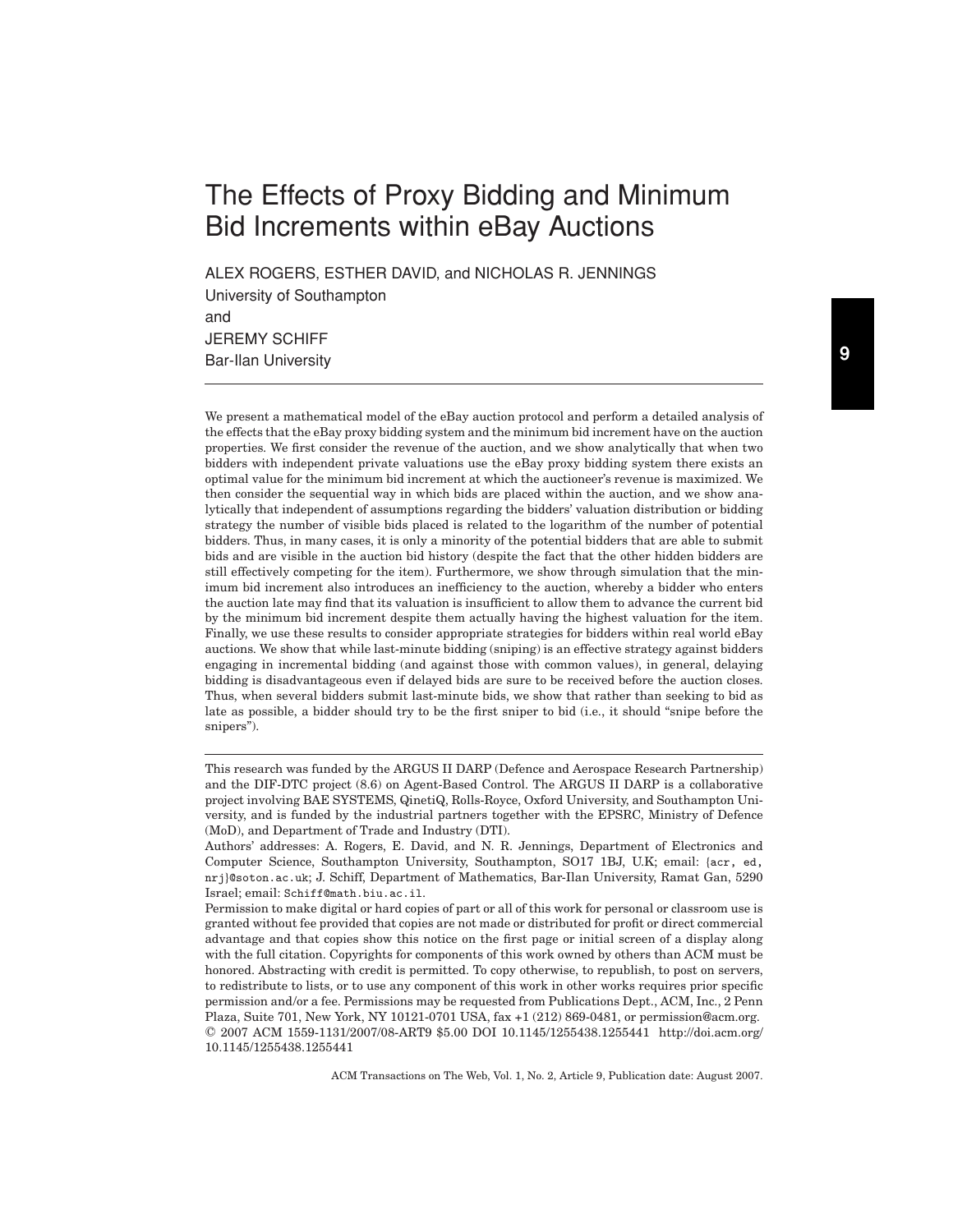Article 9 / 2 • A. Rogers et al.

Categories and Subject Descriptors: J.4 [**Social and Behavioral Sciences**]:—*Economics*

General Terms: Design, Economics, Theory

Additional Key Words and Phrases: Online auctions, electronic commerce, sniping, proxy bidding, bid increment

#### **ACM Reference Format:**

Rogers, A., David, E., Jennings, N. R., and Schiff, J. 2007. The effects of proxy bidding and minimum bid increments within eBay auctions. ACM Trans. Web. 1, 2, Article 9 (August 2007), 28 pages. DOI  $= 10.1145/1255438.1255441$  http://doi.acm.org/10.1145/1255438.1255441

#### 1. INTRODUCTION

The growth of the Web has ensured that electronic commerce, once the preserve of large corporations, is now an everyday activity for millions of private individuals and small businesses. eBay, the world's most popular online auction house, represents a canonical example of this phenomenon. Through a simple and intuitive Web interface, it allows buyers and sellers to come together within a worldwide virtual market, and its popularity is evidence of both its successful design and the public demand for these services<sup>1</sup>.

Described briefly, the eBay auction protocol is a variation of an ascending price auction with a minimum bid increment and a fixed closing time. Buyers interested in bidding within an auction do not submit bids directly. Rather, they must use a proxy bidding system that requires that they specify the maximum amount that they are willing bid (with the constraint that this amount must exceed the current auction price plus a minimum bid increment, *d*). The proxy bidding system then automatically submits bids on their behalf, and the eBay protocol guarantees that the bidder who has entered the highest amount wins the item, but pays no more than the amount entered by the second highest bidder plus the minimum bid increment. Indeed, eBay recommends that bidders simply enter the maximum amount that they are willing to pay for the item, and leave the proxy bidding system to perform all the resulting bidding (see eBay help: Bid increments), available online at http://pages.ebay.com/help/buy/ bid-increments.html.

While eBay has been the subject of significant academic research, the majority of this work has been limited to phenomenology (observing what happens in actual auctions and supplying qualitative explanations of the observed effects). As such, it has often been stated that the eBay auction protocol behaves as a second price auction whereby the expected auction revenue is equal to the second highest bidder's valuation plus the minimum bid increment [Bapna 2003; Ockenfels and Roth 2006]. However, this assumption apparently contradicts previous results (including our recent work) that shows that, whenever the bids that may be submitted to the auctioneer are restricted to certain discrete levels, then the auction generates less revenue than the second highest bidders' valuation [Rothkopf and Harstad 1994; David et al. 2007]. To resolve this contradiction, in this article we construct a mathematical model of the eBay

<sup>1</sup>In 2006, eBay listed more than 2.2 billion items and generated gross merchandise sales of \$52.2 billion [eBay 2006].

ACM Transactions on The Web, Vol. 1, No. 2, Article 9, Publication date: August 2007.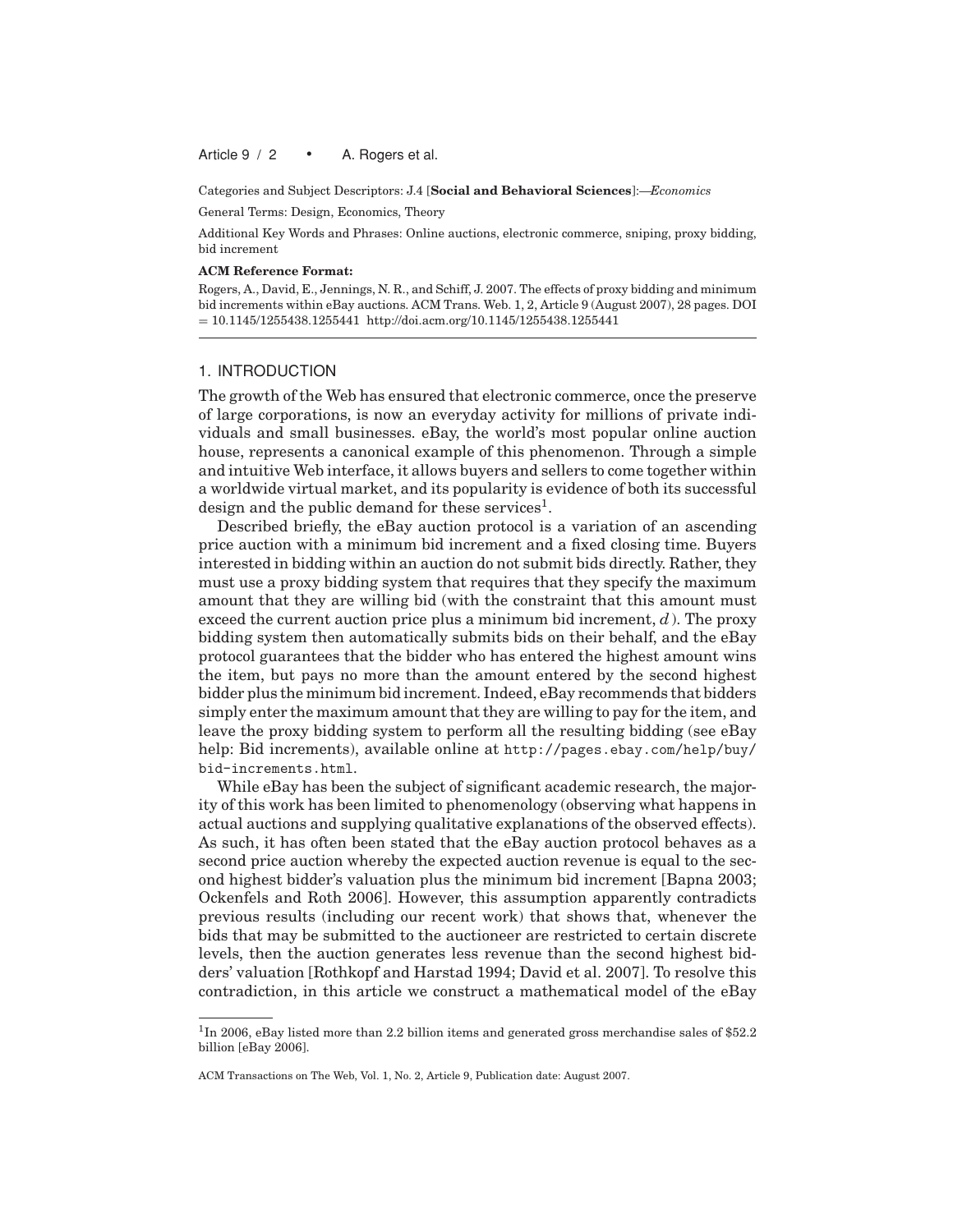auction protocol. Using this model, we carry out, for the first time, a detailed analysis of how the minimum bid increment and the eBay proxy bidding system affect the properties of the eBay auction.

First, we consider the revenue of an eBay auction, and we calculate analytically the expected revenue in the case that two bidders with private valuation use the eBay proxy bidding system (and, as suggested by eBay, these bidders enter their valuations as the maximum amount that they are willing to pay for the item as soon as they become aware of the auction). We show that, in this case, the revenue of the auction is dependent on the value of the minimum bid increment, and that there exists an optimal value at which this revenue is maximized. At this optimal value, the revenue does indeed exceed the second highest bidder's valuation (but by an amount that is less than the minimum bid increment). To fully understand this effect, we compare it to the case where the two bidders employ a pedestrian bidding strategy (i.e., each time they are outbid, they increase the current bid by the minimum bid increment). We again analytically calculate the expected revenue of the auction, and we show that, in this case, the auction generates a revenue that is less than the valuation of the second highest bidder. Comparing these two results indicates that it is the interaction of the eBay proxy bidding system and the minimum bid increment, and not the minimum bid increment alone, that is responsible for the increased auction revenue. We confirm this result for larger numbers of bidders through simulation.

Second, we consider the fact that, unlike conventional auctions, an eBay auction does not commence with all the bidders being present. Instead, the bidders arrive in a random order that is dependent on the time at which they first become aware of the auction's existence (typically through searching the eBay Web site). We show through simulation that the proxy bids of the early bidders cause the current price of the auction to increase rapidly, and hence bidders who enter the auction late may find that their valuation is insufficient to allow them to advance the current bid by the minimum bid increment. Thus the number of bids that are observed in an eBay auction (and recorded in the auction history) can be substantially smaller than the number of bidders who would have liked to place a bid. We calculate an analytic expression for this relationship in the limiting case that the minimum bid increment  $d = 0$  and we show that the number of bids received is approximately proportional to the logarithm of the number of bidders who would have liked to place a bid. This analysis is attractive as it is independent of any assumptions regarding the distribution of bids placed within the auction (or the valuations of the bidders). It also represents the maximum number of bids that may be observed; increasing either the minimum bid increment or the starting bid only reduces the chance that a bidder will have a valuation that is sufficient to allow them to place a bid. This result suggests that care must be taken when attempting to infer the behavior of bidders through observation of the bid history, and thus empirical studies that neglect this effect may be incorporating systematic errors. In addition, it shows that the minimum bid increment introduces an inefficiency in to the auction, in that the bidder with the highest valuation does not always win. We show through simulation that, the earlier bidders submit their valuation to the eBay proxy bidding system, the greater their chance of winning the auction.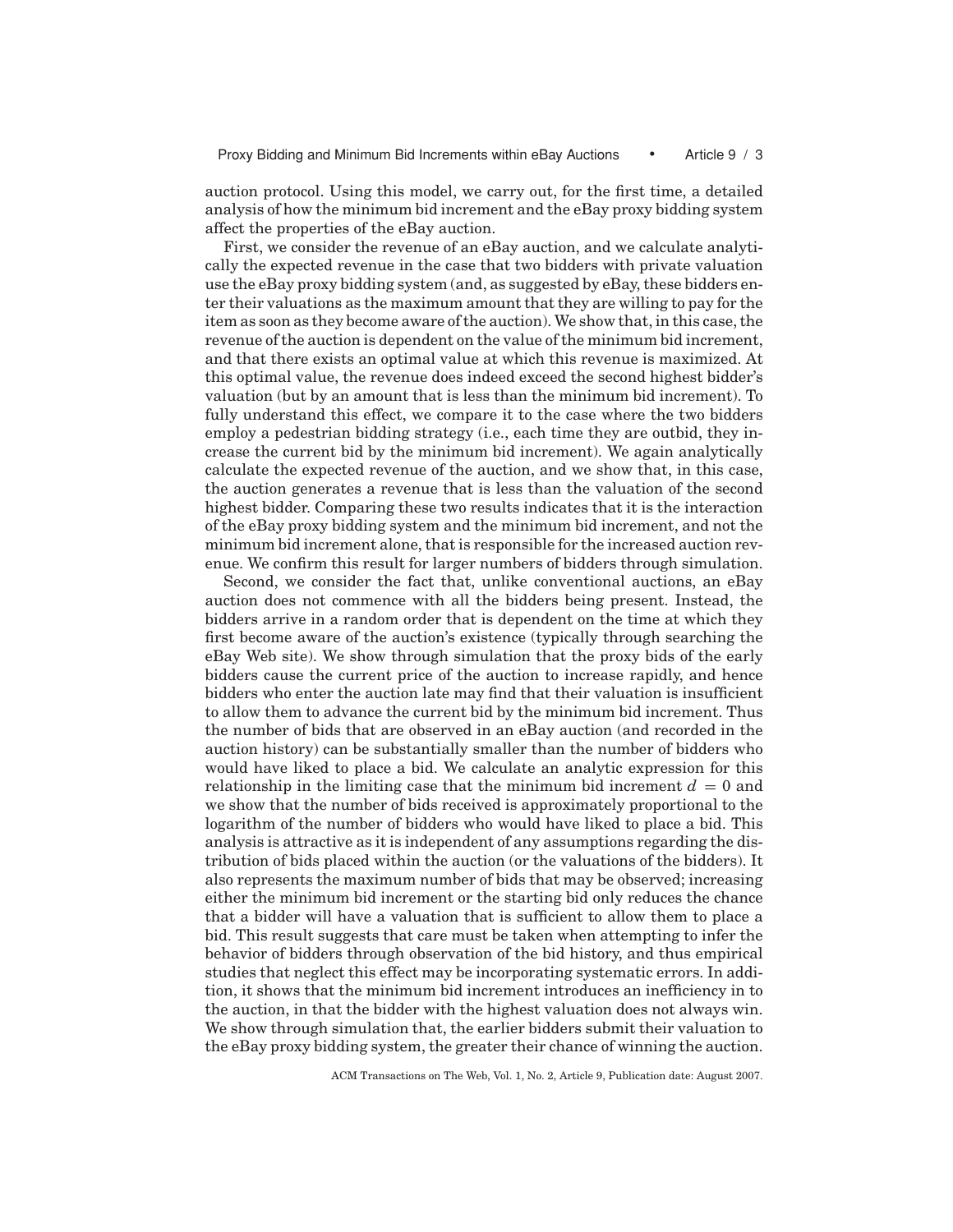#### Article 9 / 4 • A. Rogers et al.

This last observation appears to contradict the extensive literature that suggests that last minute bidding or sniping is an effective strategy within an eBay auction [Roth and Ockenfels 2003]. Thus we consider how these observations determine the bidding strategy that a bidder should adopt within a real eBay auction. Our results show that, while late bidding is effective in the case of common values or when other bidders engage in incremental bidding (i.e., rather than using the proxy bidding system as eBay intended, they repeatedly increase the amount that they are willing to pay whenever they are outbid<sup>2</sup>), in general, due to the inefficiency discussed above, bidding late is disadvantageous. Thus, when several bidders snipe, we show that, rather than seeking to place the last bid, bidders should try to be the first sniper to submit their bid (i.e., they should "snipe before the snipers").

These results significantly advance the understanding of the eBay auction protocol. They can be used by institutions attempting to construct similar online auctions, since our analysis indicates how the value of the minimum bid increment should be chosen to maximize the revenue that the auction generates. In addition, our observation that the number of bids observed within an eBay auction is significantly smaller than the number of bidders who attempted to place a bid (and the related analytical calculation) is extremely important for researchers performing empirical studies of eBay auctions using the auction bid history. Finally, our insights into the timing of snipe bids can be used by bidders in real eBay auctions to maximize their chance of winning the item.

The remainder of the article is organized as follows. Section 2 presents related work. Section 3 describes the eBay protocol and the proxy bidding system in more detail and Section 4 presents our analysis of the revenue of the eBay auction. Section 5 considers how the sequential update of the current bid affects the auction properties and Section 6 considers the resulting bidding behavior. Finally, we conclude and discuss future work in Section 7.

### 2. RELATED WORK

The growth of Web-based electronic commerce has initiated much research into the design of novel mechanisms for online auctions [Fontoura et al. 2002], and also effective bidding strategies for automated bidding agents [Guo 2002; Dumas et al. 2002; Anthony and Jennings 2003]. However, much less research has addressed the specific implementation details of auction mechanisms that have proved to be popular and effective in real online settings (such as eBay). What work does exist in this area has tended to focus on observing bidding within eBay auctions (typically through an analysis of the bid history that eBay makes available on its Web site) and then attempting to form qualitative explanations of the observed effects (see Bajari and Hortacsu (2003) and Ockenfells et al. (2007) for reviews of this work). Typical work within this area has considered how the closing price of the auction is affected by the various auction settings, such as the starting bid, the reserve price, the shipping costs, and the

 $2$ Pedestrian bidding, where the bid is raised by the minimum bid increment each time, is an extreme form of incremental bidding.

ACM Transactions on The Web, Vol. 1, No. 2, Article 9, Publication date: August 2007.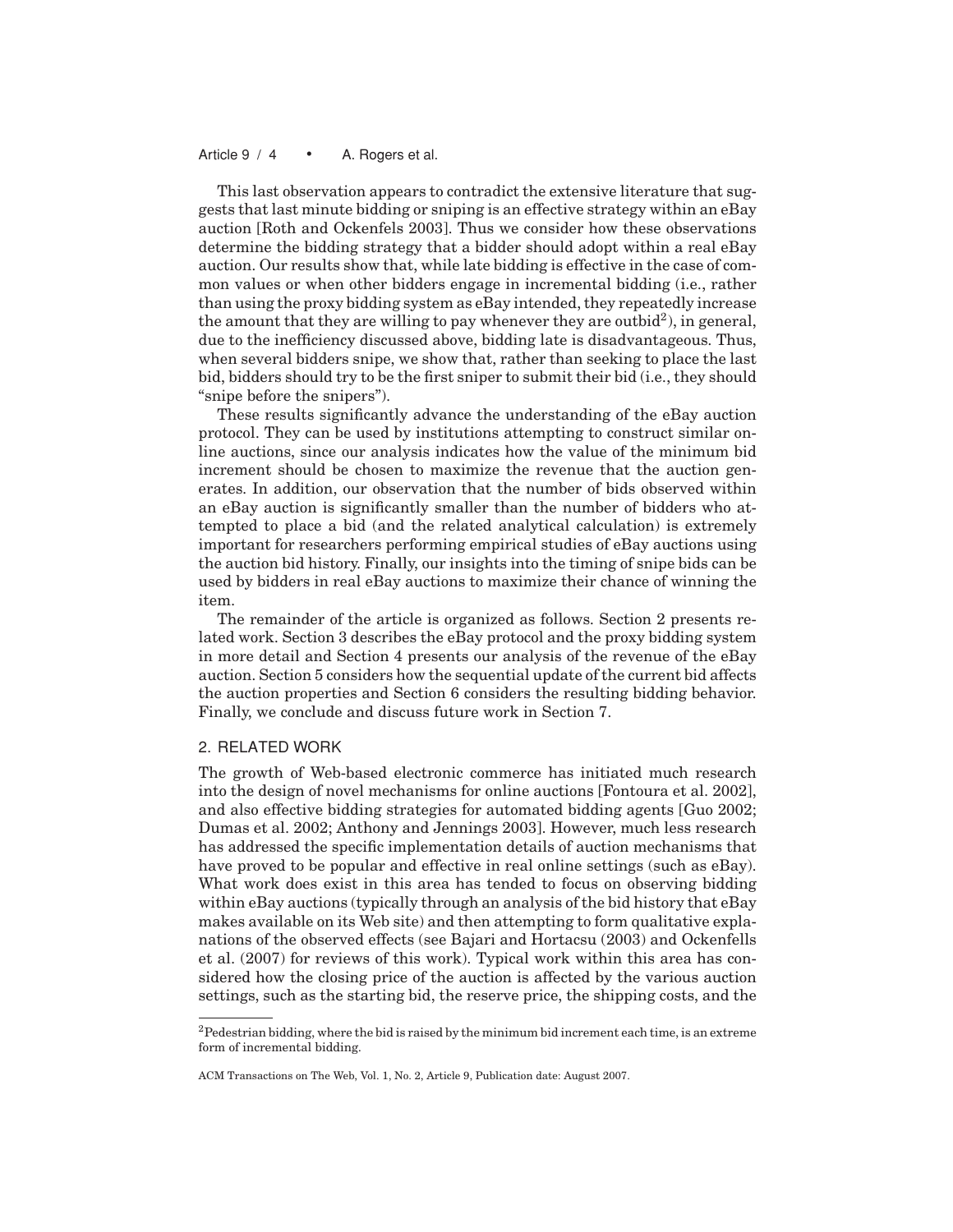auction duration [Lucking-Reiley 2000; Bajari and Hortacsu 2003; Hossain and Morgan 2006; Gerding et al. 2007].

In addition, other research has considered the behavior of bidders within these auctions [Shah et al. 2003; Bapna 2003; Roth and Ockenfels 2003]. A key observation in this respect has been the fact that in many eBay auctions a significant number of bids are placed in the last few minutes before the auction closes. Many explanations have been proposed for this last-minute bidding and it is commonly believed that sniping is the best response to naïve bidders engaging in incremental bidding [Roth and Ockenfels 2003]. It has also been suggested that, in common-value auctions, such last-minute bidding prevents the disclosure of information, and thus prevents other bidders from responding with an updated bid [Bajari and Hortacsu 2003]. <sup>3</sup> Furthermore, a number of researchers have suggested that last-minute bidding may also protect a bidder from a form of shill bidding, commonly known as maximum-bid fishing, whereby the seller submits small incremental shill bids to expose the value of the highest bid, and thus forces the highest bidder to pay their full bid [Barbaro and Bracht 2004; Engelberg and Williams 2005].

However, despite this extensive body of research, little work has considered the specific details of the eBay auction protocol, such as the operation of the eBay proxy bidding system, the use of a minimum bid increment, $<sup>4</sup>$  and the fact that</sup> bidders generally arrive within the eBay auction after bidding has commenced. Instead, the eBay auction protocol is commonly assumed to behave as a secondprice auction, and it is often stated that the expected auction revenue is equal to the second highest bidders' valuation plus the minimum bid increment [Bapna 2003; Ockenfels and Roth 2006]. In the work that we present here, we show that these assumptions are too simplistic. By constructing a mathematical model of the eBay auction protocol and then performing a detailed analysis of its properties, we are able to gain significant and novel insights into the operation of the eBay auction protocol that can be used by designers of online auctions, by other researchers performing empirical studies of real eBay auctions and finally, by bidders within these auctions.

# 3. THE EBAY AUCTION

We consider the single-item eBay auction protocol<sup>5</sup> and, to explain its operation, we describe the sequence of events as the bidding proceeds. The auction process

5eBay also offers a multiple-item auction format that they often refer to as a *Dutch auction* (see eBay help: Multiple item auction, avalaible online at http://pages.ebay.com/help/buy/ buyer-multiple.html). This auction format is actually quite different from the descending price auctions used in the Dutch flower markets that are commonly referred to as *Dutch auctions* within the academic literature of auctions. In the multiple-item eBay auction, bidders specify the quantity of items that they wish to purchase and the maximum price that they are willing to pay per item.

<sup>&</sup>lt;sup>3</sup>Last-minute bidding has also been shown to be an equilibrium strategy in private-valuation auctions where there is some small probability that last-minute bids are dropped [Ockenfels and Roth 2006].

<sup>4</sup>Other work has considered the effect of the minimum bid increment within ascending-price discrete-bid English auctions [Rothkopf and Harstad 1994; David et al 2005, 2007]. However, the additional details of the eBay auction make it difficult to apply these general results in this specific case, and this motivates the more detailed study that we present here.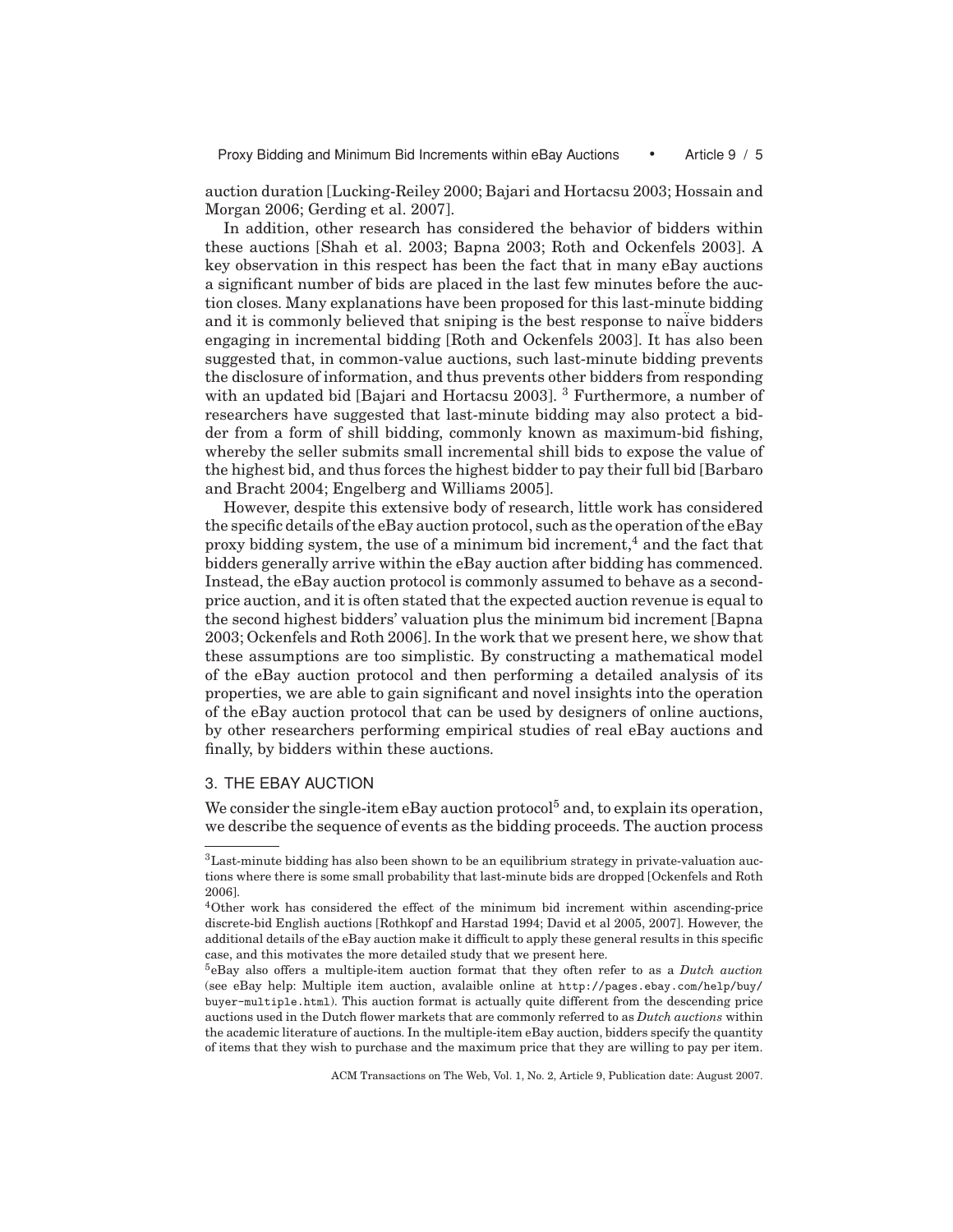Article 9 / 6 • A. Rogers et al.

Table I. Mininum Bid Increment Implemented by eBay (see ebay help:Bid Increments, available online at http://pages. ebay.com/help/buy/bid-increments.html)

| Current auction price | <b>Bid</b> increment |
|-----------------------|----------------------|
| $$0.01 - $0.99$       | \$0.05               |
| $$1.00 - $4.99$       | \$0.25               |
| \$5.00-\$24.99        | \$0.50               |
| \$25.00-\$99.99       | \$1.00               |
| \$100.00-\$249.99     | \$2.50               |
| \$250.00-\$499.99     | \$5.00               |
| \$500.00-\$999.99     | \$10.00              |
| \$1000.00-\$2499.99   | \$25.00              |
| \$2500.00-\$4999.99   | \$50.00              |
| \$5000.00 and up      | \$100.00             |

commences with the seller determining the auction duration (i.e., number of days that the auction will run) and the starting bid of the auction, *s*. This starting bid represents the minimum bid that is acceptable to the seller, and corresponds to the reserve price described in the standard auction literature6. Thus, the seller is not committed to selling the item until a bidder submits a bid with a value greater than or equal to this starting bid. However, once a suitable bid has been received, the current bid price of the auction is set to this starting bid and normal bidding can commence. From this point onward, all bids must exceed the current bid by a minimum bid increment, *d*. This minimum bid increment takes a predetermined value depending on the current bid price (see Table I). For example, when the bid current auction price is between \$1.00 and \$4.99, the minimum bid increment is \$0.25 (see eBay help: Bid increments, avaliable online at http://pages.ebay.com/help/buy/bid-increments.html).

Bidders who wish to bid within the eBay auction cannot do so directly, but must use a proxy bidding system that submits bids on their behalf. They must enter the maximum price that they are prepared to bid, and, to be accepted, this amount must be greater than, or equal to, the current bid price plus the minimum bid increment. In practice, eBay recommends that bidders simply enter the maximum price that they are willing to pay for the item (i.e., their valuation), and leave the proxy bidding system to perform all the resulting bidding. While it is commonly assumed that the eBay proxy bidding system engages in pedestrian bidding (i.e., increasing the bid price by the minimum bid increment each time it is outbid), a detailed reading of the eBay bidding instructions and some experimental bidding in real auctions reveals that this is not the case. Rather, the eBay protocol maintains a record of the current

At the close of the auction, all the winning bidders pay the same price, and this price is equal to the lowest successful bid. These auctions are less frequently used by sellers, and when they are used, they typically close at the starting price since supply outstrips demand. Thus they are of less interest and we do not consider them here.

<sup>&</sup>lt;sup>6</sup>In addition to this starting bid, eBay also allows the seller to set a secret reserve price. If the bidding fails to reach this secret reserve price, then the item remains unsold and can be relisted at a later date. Since this feature incurs an additional charge, and is much less common, we do not consider it here.

ACM Transactions on The Web, Vol. 1, No. 2, Article 9, Publication date: August 2007.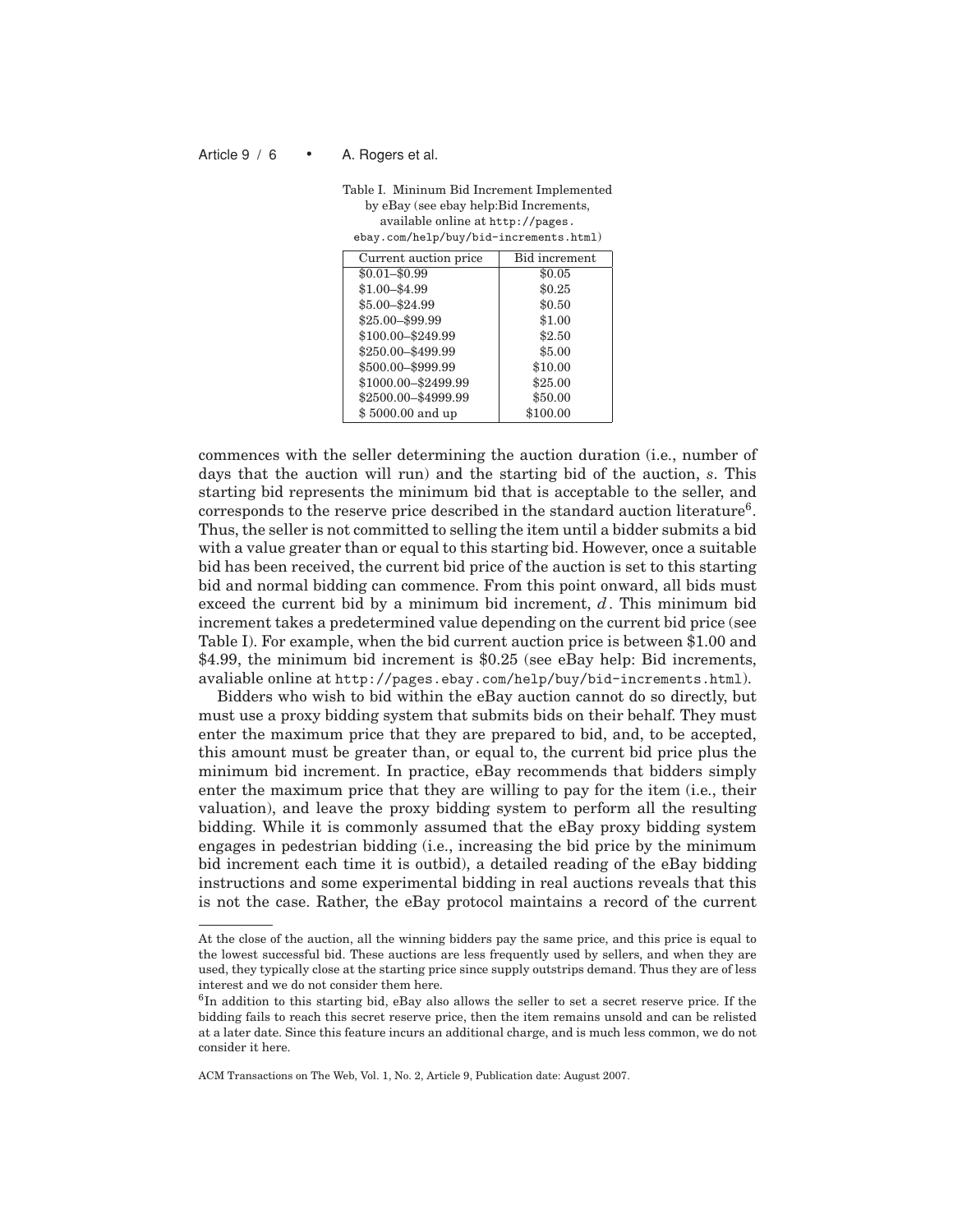Proxy Bidding and Minimum Bid Increments within eBay Auctions • Article 9 / 7

```
highest\_bid = 001current\_bid = 002starting\_bid = s03starting_bid_met = false
04
     function HandleBid( bid_price )
0.506
       if starting_bid_met
         if bid_price \geq current_bid + d
070<sub>R</sub>
           if bid_price \geq highest_bid
09
             current\_bid = min(highest\_bid + d, bid\_price)10highest_bid = bid_price
           else
1112current_bid = min(bid_price+d, highest_bid)
         else
1314RejectBid
15
      else
16if bid_price \geq starting_bid
           starting_bid_met = true
1718current\_bid = starting\_bid19
          highest_bid = bid_price
20else
21RejectBid
```
Fig. 1. Pseudocode for the rule by which the eBay protocol updates the current bid price.

bid price and the highest price entered into the proxy bidding system so far. Then, whenever a new bidder submits a bid (or more accurately, the new bidder informs the proxy bidding system of the maximum price it is prepared to bid), the current bid price immediately advances to the minimum of the highest price entered so far and the second highest price plus the minimum bid increment (see eBay help: Bid increments at the web address given above; see also Figure 1). The difference between this update rule and pedestrian bidding is significant. It means that the current bid price of the auction may take any value and is not restricted to integer multiples of the minimum bid increment, and, as we describe in the next section, it gives rise to an optimal value for the minimum bid increment.<sup>7</sup> Finally, at the fixed closing time of the auction, the item is allocated to the bidder who has entered the highest amount into the proxy bidding system, and that bidder pays the current bid price.

#### 3.1 Example

We illustrate the eBay protocol with a simple example. Consider an auction for a small item with a starting bid of \$1.99. Some time after the auction starts, the first bidder arrives. This bidder has a valuation for the item of \$3.50, and thus enters this amount into the proxy bidding system. In response, the current bid price of the auction is updated to \$1.99, and the minimum bid increment is set to \$0.25 (see lines 16–19 in Figure 1).

<sup>7</sup>Note that other online auctions, such as the popular Israeli site www.olsale.com, do not provide automatic bidding at all, but instead enforce manually pedestrian bidding by providing a button that advances the current bid price by a fixed bid increment each time it is clicked.

ACM Transactions on The Web, Vol. 1, No. 2, Article 9, Publication date: August 2007.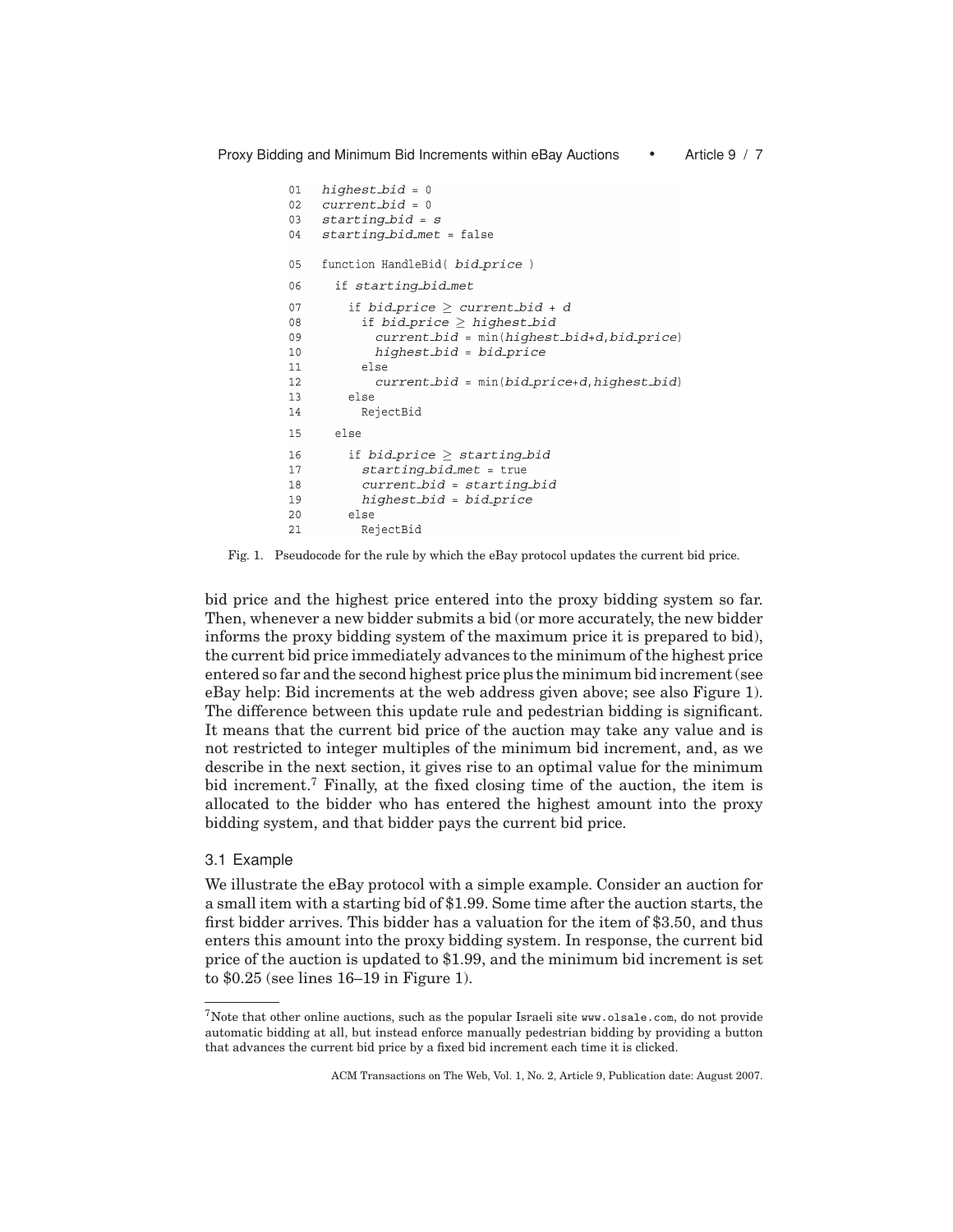#### Article 9 / 8 • A. Rogers et al.

Soon afterward, another bidder notices the auction while browsing the eBay Web site. This bidder has a valuation for the item of \$3.40 and thus enters this amount in the proxy bidding system. Now, since the first bidder has entered a greater amount, a proxy bid is submitted on its behalf. The current bid price of the auction is thus updated to \$3.50 (i.e., the minimum of \$3.50 and \$3.40 + \$0.25 according to line 12 in Figure 1), and the second bidder is immediately informed that it has been outbid by another bidder. Note that if the auction were to close at this point, the bidder with the highest valuation would have won, but it would have paid less than the second valuation plus the minimum bid increment.

Next, a third bidder arrives with a valuation of \$3.60. Now the minimum amount that the proxy bidding system will accept is  $$3.75$  (i.e.,  $$3.50 + $0.25$ ), and thus despite having the highest valuation so far, this bidder is unable to submit a bid (see line 14 in Figure 1). In this case, the minimum bid increment has introduced an inefficiency into the auction.

Finally, a fourth bidder arrives with a valuation of \$4.00 and enters this amount in the proxy bidding system. Since this amount is greater than that entered by the first bidder, the current bid price jumps to \$3.75 (i.e., the minimum of  $$4.00$  and  $$3.50 + $0.25$  according to line 9 in Figure 1). At the closing time of the auction, the item is allocated to the fourth bidder, who pays \$3.75 for it (plus shipping), and an inspection of the auction bid history will reveal just three bids (despite the fact that four bidders would have liked to bid).

Note that in our example, if the third bidder had arrived before the second, then the fourth bidder would still have won the auction, but the closing price would have been \$3.85. If the fourth bidder, with valuation \$4.00, had arrived first then the closing price of the auction could be \$3.65, \$3.75, or \$3.85, depending on which bidder arrived second, and only two bids would be recorded in the bid history.

# 4. ANALYSIS OF AUCTION REVENUE

Given the preceding description of the eBay auction protocol, in this section we consider in detail the effects that the minimum bid increment and the eBay proxy bidding system have on the expected revenue of the auction. In order to do so, we consider two cases that represent different simple strategies adopted by the bidders. Our purpose at this point is to understand the properties of the eBay auction mechanism, rather than searching for equilibrium bidding strategies for participants. In Section 6, we shall use the results and understanding of the eBay auction mechanism developed here to inform the bidding strategy adopted by bidders within real eBay auctions.

Thus, to this end, we first assume that the bidders use the proxy bidding system, and, as suggested by eBay, they simply enter their valuation for the item as the maximum amount they are willing to bid. They then allow the proxy bidding system to perform all the necessary bidding on their behalf. We then compare this proxy bidding case, to one where bidders perform pedestrian bidding. That is, they monitor the auction and whenever they are outbid by another bidder,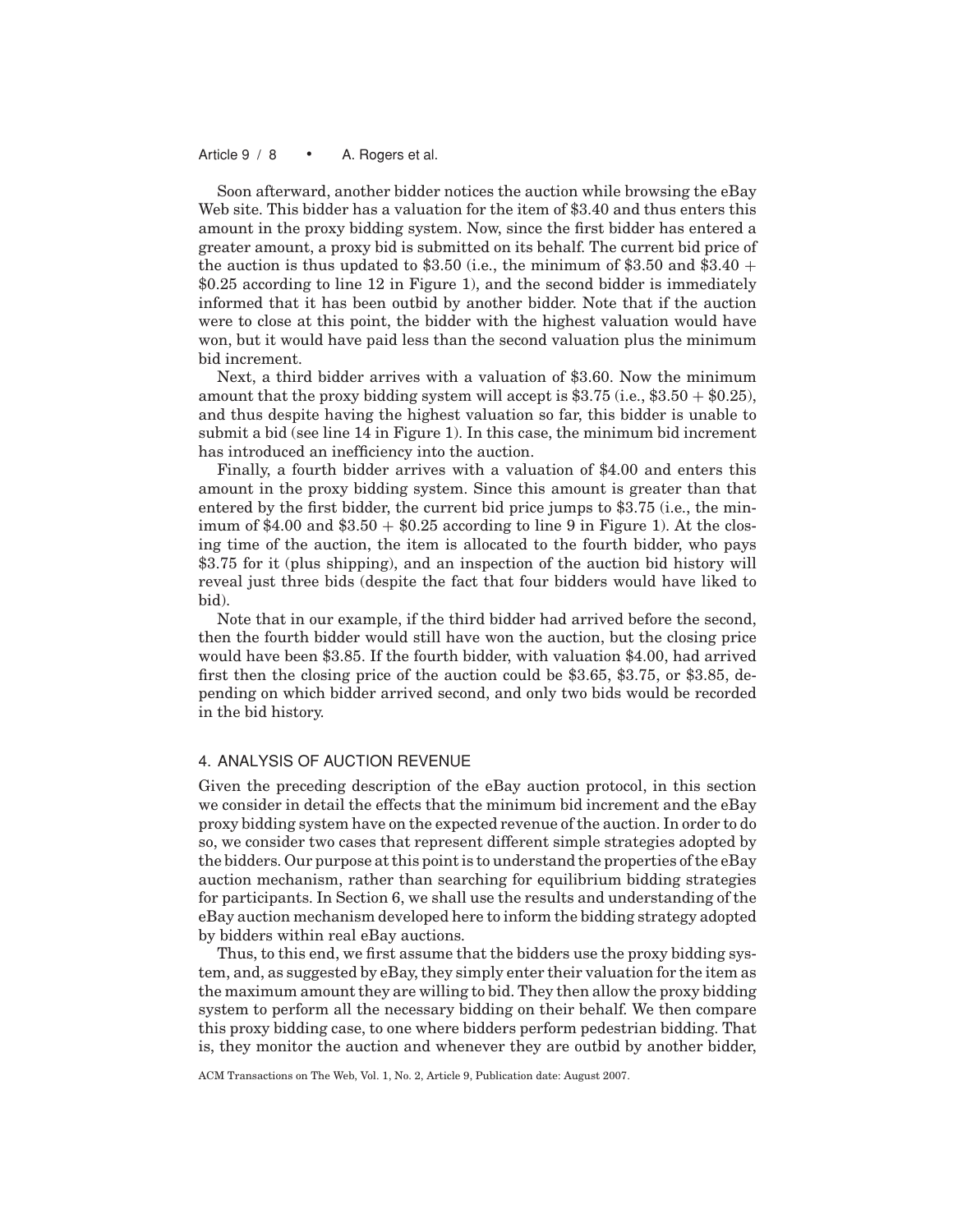they increase their bid by the minimum possible amount (assuming that this amount is less than their valuation of the item).<sup>8</sup>

From this comparison, we show that, when bidders use the eBay proxy bidding system, there is an optimal value for the minimum bid increment, and, at this optimum, the revenue exceeds the second highest bidder's valuation (but by an amount that is less than the minimum bid increment). However, with pedestrian bidding, we show that the expected auction revenue decreases as the minimum bid increment is increased, and, in fact, the expected auction revenue is always less than that of the second highest bidder's valuation. These results show that it is the interaction of the eBay proxy bidding system and the minimum bid increment, not the minimum bid increment alone, that results in the expected auction revenue exceeding the second highest valuation.

In order to perform this analysis, we assume that *N* bidders, each with a private valuation that is drawn from a common valuation distribution, with density  $f(v)$ , in the range  $[\underline{v}, \overline{v}]$ , participate in an auction with a starting price *s* and a fixed minimum bid increment *d*. <sup>9</sup> We will assume that, as in the real eBay auction, these bidders become aware of the auction at different times, and thus they enter the auction in a random sequence.

We now consider the two cases described above, and, in the first instance, we derive analytical results when  $N = 2$  (in Section 4.4 we present simulation results for greater numbers of bidders).

# 4.1 Using the eBay Proxy Bidding System

To calculate the revenue when two bidders use the eBay proxy bidding system, we must consider the order in which the eBay protocol updates the current auction price. We assume that the first bidder has entered a bid with value  $v_1$ , and thus the closing price of the auction depends on this value, the value of the bid of the second bidder,  $v_2$ , and on  $s$  and  $d$ .

We illustrate this with an example, considering the case that  $v_1$  is greater than  $s + 2d$  but less than  $\overline{v} - d$ . Since  $v_1$  is greater than the starting bid, *s*, the bid is accepted, and the current bid price of the auction is updated to *s*. The

<sup>8</sup>This pedestrian bidding can in principle be achieved by all bidders always entering the minimum possible amount to the existing eBay proxy bidding system, thus always increasing the current bid by the minimum bid increment. However, this would necessitate bidders watching the auction for its entire duration after they submitted an initial bid, so in practice we are thinking about an alternative possible implementation of a proxy bidding system.

<sup>9</sup>We note that the assumption of a fixed minimum bid increment, as opposed to one that increases incrementally with the auction price (as occurs within the real eBay auction and is shown in Table I), makes no difference to our analysis of the case when  $N = 2$ . In this case, the minimum bid increment is simply determined by the price range into which the auction starting price falls (and not by the value of submitted bids). In Section 4.4 where we present simulation results for a greater number of bidders, we maintain this assumption in order to allow comparison with these earlier results. However, we note that, since the eBay proxy bidding system increases the auction price rapidly, and since the range of the auction prices over which the minimum bid increment is large (e.g., over the range \$100.00 to \$249.99 the minimum bid increment has a value of \$2.00), the majority of the bids will be submitted under a constant minimum bid increment, and thus this is a reasonable assumption.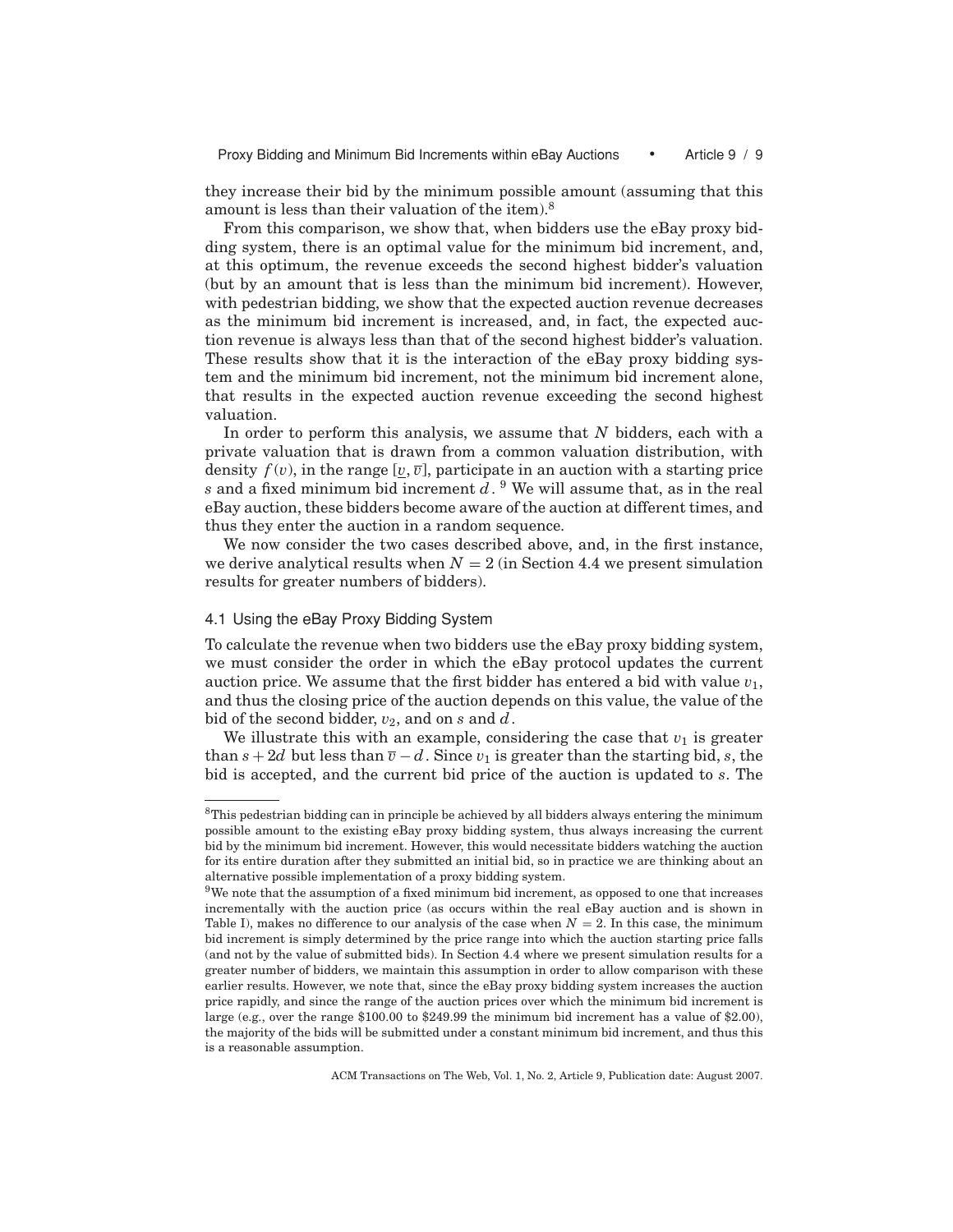



Fig. 2. Digram showing the expected revenue of the auction, *E*, when two bidders submit bids of  $v_1$  and  $v_2$ .

expected revenue of the auction, *E*, will now depend on the bid of the second bidder,  $v_2$ , and there are five different cases to consider. These are shown in Figure 2 by the five regions labeled (1) to (5). If  $v_2$  is less than  $s+d$ , this second bid will not be accepted, and thus the first bidder will be allocated the item and will pay the current bid of  $s$  (region 1 in Figure 2). If, however,  $v_2$  is greater than or equal to  $s + d$ , but less than  $v_1$ , then the second bid will be accepted, but the item will be allocated to the first bidder, who must pay the minimum of  $v_2 + d$ and  $v_1$  (regions 2 and 3). Finally, if  $v_2$  is greater than  $v_1$ , then this time the item will be allocated to the second bidder, and this bidder must pay the minimum of  $v_1 + d$  and  $v_2$  (regions 4 and 5).

To calculate the revenue in the general case, we must consider all the possible values of *s* and *v*1. In doing so, to simplify the analysis somewhat we make the explicit assumption that  $s + 2d \leq \overline{v}$ . In the case of a bidders' valuation distribution with infinite support (such as an exponential distribution), this assumption is always satisfied. However, in the case of distributions with finite support (such as a uniform distribution), it ensures that it is always possible to raise the current auction price by the minimum bid increment at least twice before the upper limit of the distribution is exceeded (see Appendix A for results when this condition is relaxed). We present these cases, and the resulting auction revenue, below:

 $v_1 < s$ :

$$
E = \begin{cases} 0, & \underline{v} \le v_2 < s, \\ s, & s \le v_2 < \overline{v}; \end{cases} \tag{1}
$$

 $s \le v_1 < s + d$ :

$$
E = \begin{cases} s, & \underline{v} \le v_2 < s + d, \\ v_2, & s + d \le v_2 < v_1 + d, \\ v_1 + d, & v_1 + d \le v_2 \le \overline{v} \, ; \end{cases} \tag{2}
$$

 $s + d < v_1 < s + 2d$ :

$$
E = \begin{cases} s, & \underline{v} \le v_2 < s + d, \\ v_1, & s + d \le v_2 < v_1, \\ v_2, & v_1 \le v_2 < v_1 + d, \\ v_1 + d, & v_1 + d \le v_2 \le \overline{v}; \end{cases} \tag{3}
$$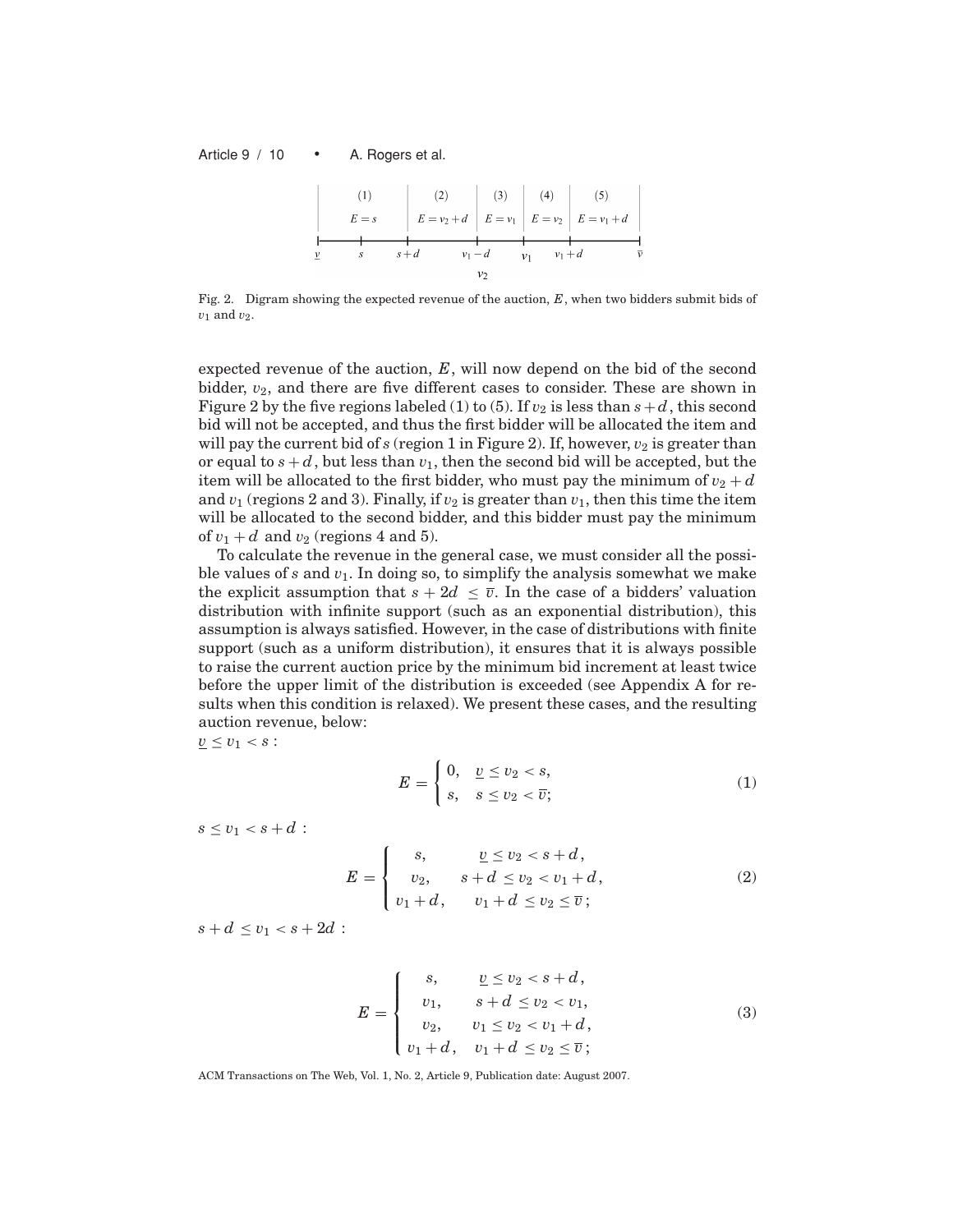Proxy Bidding and Minimum Bid Increments within eBay Auctions • Article 9 / 11

 $s + 2d \le v_1 < \overline{v} - d$ :

$$
E = \begin{cases} s, & \underline{v} \le v_2 < s + d, \\ v_2 + d, & s + d \le v_2 < v_1 - d, \\ v_1, & v_1 - d \le v_2 < v_1, \\ v_2, & v_1 \le v_2 < v_1 + d, \\ v_1 + d, & v_1 + d \le v_2 \le \overline{v}; \end{cases} \tag{4}
$$

 $\overline{v} - d \le v_1 \le \overline{v}$ :

$$
E = \begin{cases} s, & \underline{v} \le v_2 < s + d, \\ v_2 + d, & s + d \le v_2 < v_1 - d, \\ v_1, & v_1 - d \le v_2 < v_1, \\ v_2, & v_1 \le v_2 \le \overline{v}; \end{cases} \tag{5}
$$

Now, to calculate the expected auction revenue we must consider each individual case and weight the revenue that it generates by the probability that it occurs. We do so by integrating over the bidders' valuation distribution, *f* (*v*), between the limits  $\underline{v}$  and  $\overline{v}$ , and thus we derive the result expression shown below:

$$
E = \int_{\underline{v}}^{s} f(v_1) \int_{s}^{\overline{v}} s f(v_2) dv_2 dv_1
$$
  
+  $\int_{s}^{s+d} f(v_1) \Biggl[ \int_{\underline{v}}^{s+d} s f(v_2) dv_2$   
+  $\int_{s+d}^{v_1+d} v_2 f(v_2) dv_2 + \int_{v_1+d}^{\overline{v}} (v_1 + d) f(v_2) dv_2 \Biggr] dv_1$   
+  $\int_{s+d}^{s+2d} f(v_1) \Biggl[ \int_{\underline{v}}^{s+d} s f(v_2) dv_2 + \int_{s+d}^{v_1} v_1 f(v_2) dv_2$   
+  $\int_{v_1}^{v_1+d} v_2 f(v_2) dv_2 + \int_{v_1+d}^{\overline{v}} (v_1 + d) f(v_2) dv_2 \Biggr] dv_1$   
+  $\int_{s+2d}^{v_1-d} f(v_1) \Biggl[ \int_{\underline{v}}^{s+d} s f(v_2) dv_2$   
+  $\int_{s+d}^{v_1-d} (v_2 + d) f(v_2) dv_2 + \int_{s+d}^{v_1} v_1 f(v_2) dv_2$   
+  $\int_{v_1}^{v_1-d} v_2 f(v_2) dv_2 + \int_{v_1+d}^{\overline{v}} (v_1 + d) f(v_2) dv_2 \Biggr] dv_1$   
+  $\int_{v_1}^{v_1+d} v_2 f(v_2) dv_2 + \int_{v_1+d}^{\overline{v}} (v_1 + d) f(v_2) dv_2 \Biggr] dv_1$   
+  $\int_{\overline{v}-d}^{\overline{v}} f(v_1) \Biggl[ \int_{\underline{v}}^{s+d} s f(v_2) dv_2 + \int_{s+d}^{v_1-d} (v_2 + d) f(v_2) dv_2$   
+  $\int_{v_1-d}^{v_1} v_1 f(v_2) dv_2 + \int_{v_1}^{\overline{v}} v_2 f(v_2) dv_2 \Biggr] dv_1.$  (6)

At this point, the results are valid for any bidders' valuation distribution; however, since we will compare this analytical calculation to simulation

ACM Transactions on The Web, Vol. 1, No. 2, Article 9, Publication date: August 2007.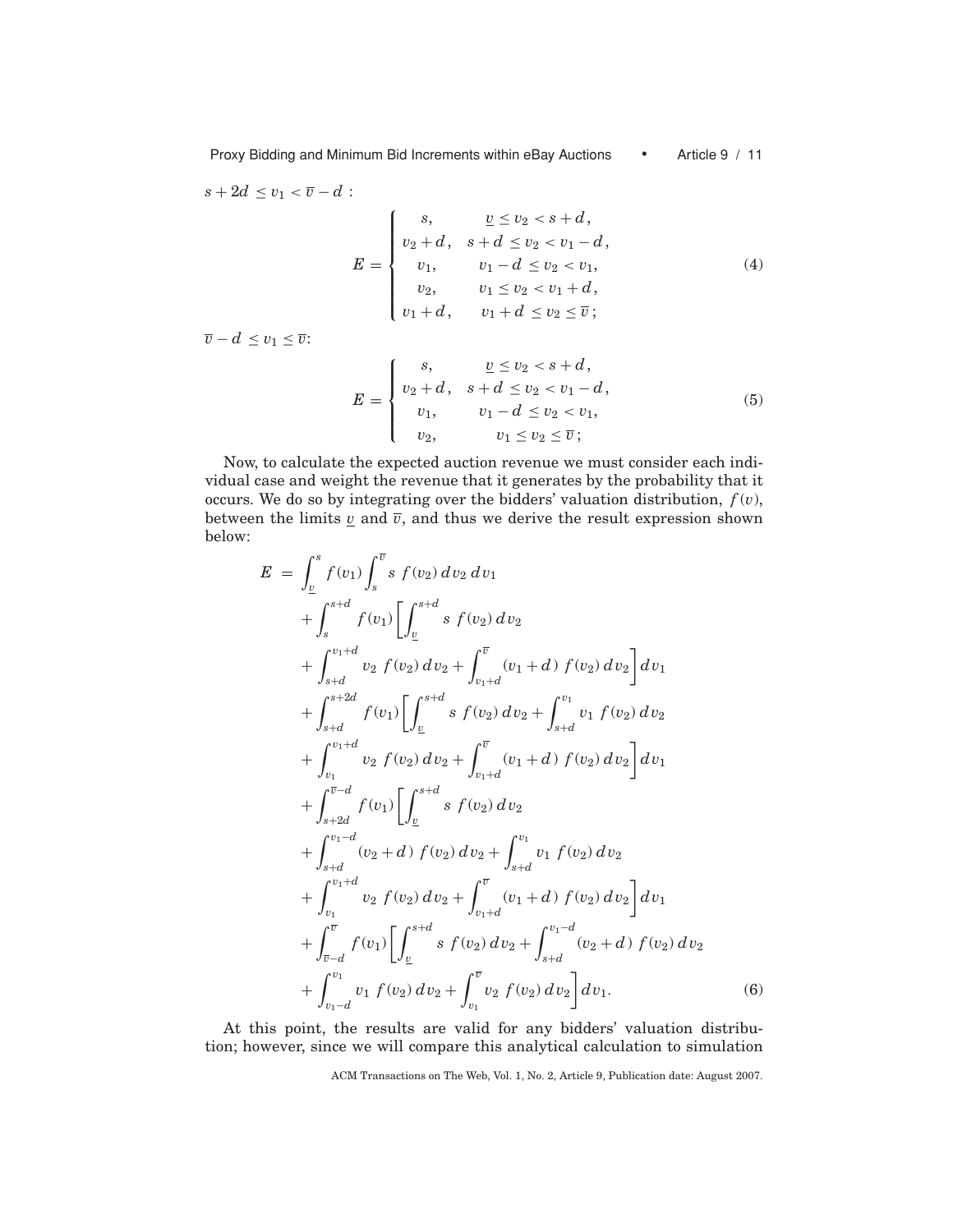### Article 9 / 12 • A. Rogers et al.

results, we must choose a particular distribution to consider. Thus, we make the common assumption that the bidders' valuations are drawn from a uniform distribution with support [0, 1]. Hence,  $f(v) = 1$ ,  $v = 0$  and  $\overline{v} = 1$ , and evaluating the integrals is straightforward. The final result is an expression, in terms of the minimum bid increment, *d*, and the auction starting price, *s*, for the expected revenue of the auction:

$$
E = \left(\frac{1}{3} + s^2 - \frac{4s^3}{3}\right) + (1 - 2s + s^2)d - \frac{5(1 - s)}{2}d^2 + \frac{4d^3}{3}.
$$
 (7)

This expression shows that the expected auction revenue is dependent on both the starting bid of the auction and the minimum bid increment. It has a constant term that is equal to the revenue of a conventional English auction, and it has a maximum value (over the region  $s \geq 0$ ,  $d \geq 0$  and  $s + 2d \leq 1$ ) when  $s = 0$  and  $d = \frac{1}{4}$ . Thus the auction generates the maximum revenue when the starting bid of the auction is zero, and an optimal bid increment is selected. For the case that we consider here, at this optimal configuration the expected revenue of the  $e$ Bay auction is  $\frac{43}{96}$ .

Interestingly, the revenue at this maximum is greater than that achieved by a conventional English auction using an optimal starting price and infinitesimal bid increments. In this case, the optimal starting price, *s*∗, can be calculated from the standard auction literature (i.e., the result that  $s^* = [1 - F(s^*)]/f(s^*)$ where  $F(.)$  is the cumulative distribution function of the bidders' valuation distribution [Riley and Samuelson 1981]). For the uniform distribution that we consider here,  $s^* = \frac{1}{2}$  and the revenue at this optimum is  $\frac{5}{12}$ . We note that the introduction of the minimum bid increment has produced a substantial lower optimal starting price, and, indeed, phenomenological studies have indicated that auctions with lower starting prices produce higher revenue, though there are many possible justifications for this [Bajari and Hortacsu 2003]. If we consider the case where  $s = 0$ , the expression in shown Equation (7) simplifies to

$$
E = \frac{1}{3} + d - \frac{5d^2}{2} + \frac{4d^3}{3}.
$$
 (8)

Here it is clear that, as *d* is reduced to zero, the expected revenue of the auction falls to the expected valuation of the second highest bidder (i.e.,  $\frac{N-1}{N+1}$  or in this case  $\frac{1}{3}$ ).

#### 4.2 Using Pedestrian Bidding

In order to calculate the revenue when bidders engage in pedestrian bidding, we use previously derived results for the revenue of an ascending price English auction with discrete bid levels. In these auctions, the bids that may be submitted to the auctioneer are restricted to certain discrete bid levels, and, in general, this restriction leads the auction to generate less revenue than the equivalent continuous bid auction [David et al. 2007]. In our previous work, we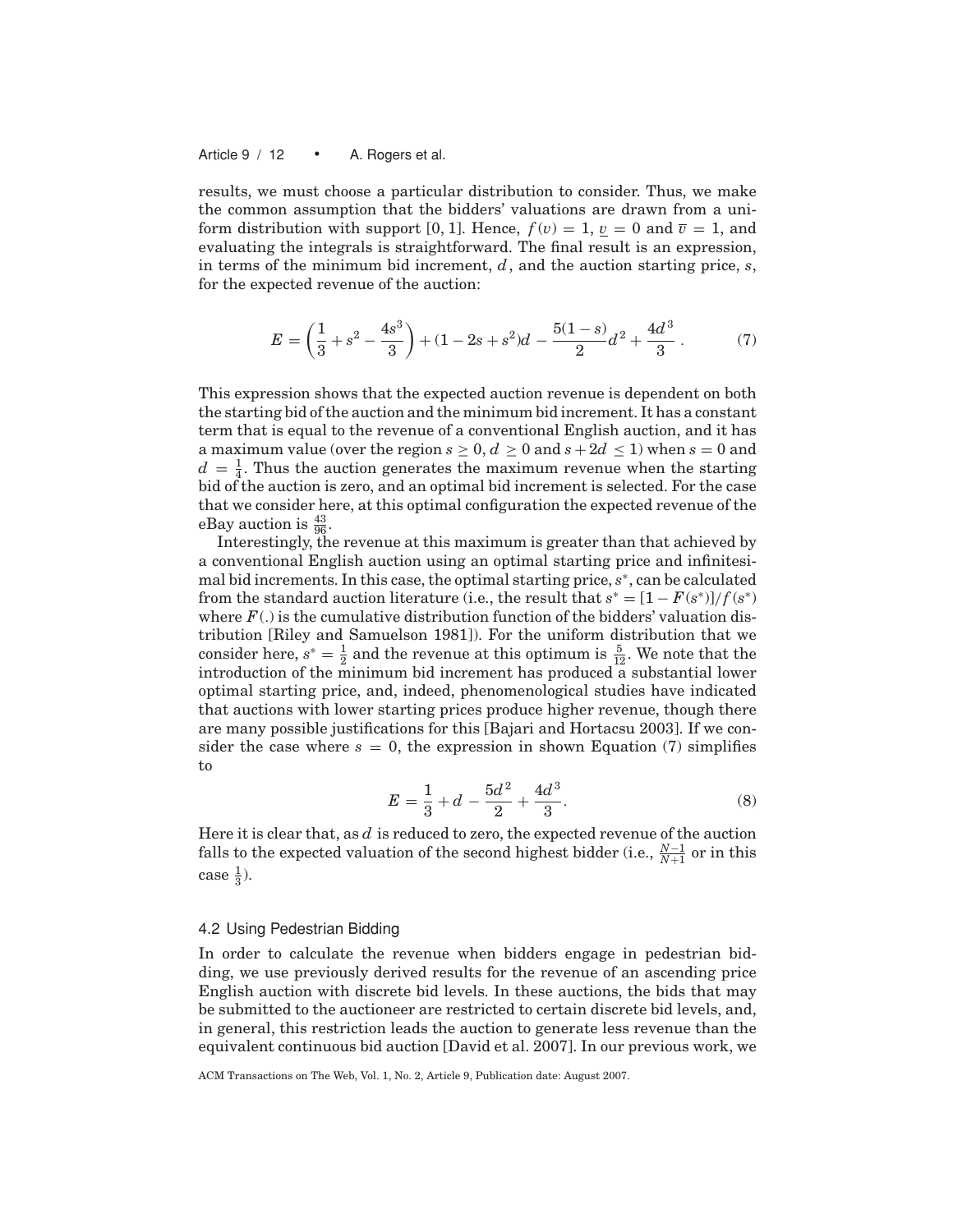have shown that the expected revenue of these auctions is given by

$$
E = \sum_{i=0}^{m-1} \frac{F(l_{i+1})^N - F(l_i)^N}{F(l_{i+1}) - F(l_i)} [l_i(1 - F(l_i)) - l_{i+1}(1 - F(l_{i+1})) + l_m [1 - F(l_m)^N], \tag{9}
$$

where N is the number of bidders,  $F(.)$  is again the cumulative distribution function of the bidders' valuation distribution, and there are  $m + 1$  discrete bid levels with values  $l_0 \cdots l_m$ .

Now, the case in which two bidders engage in pedestrian bidding within an eBay auction is exactly analogous to this discrete bid auction. We can set  $l_i = s + id$  and  $m = \lfloor \frac{1-s}{d} \rfloor$  (where *i* is the integer index of the *i*th bid level and  $\lfloor . \rfloor$ denotes the floor function), and thus, perform the summation in Equation (9) analytically, to express the expected revenue as:

$$
E = \left(\frac{1}{3} + s^2 - \frac{4s^3}{3}\right) - \frac{1-s}{3}d^2 + \frac{\mathcal{F}(1 - \mathcal{F}^2)}{3}d^3,\tag{10}
$$

where  $\mathcal{F} = \text{frac}(\frac{1-s}{d})$  — the fractional part of  $\frac{1-s}{d}$ . Note that, in this expression, the constant term is identical to that for the case of proxy bidding shown in equation (7). Thus both bidding strategies converge to the same expected revenue when  $d = 0$  (and this revenue is equal to that generated by a conventional English auction). However, unlike in the case of proxy bidding, this expression does not contain a term proportional to *d*. Thus, given the condition that it is possible to make at least one bid (i.e.,  $\frac{1-s}{d} \ge 1$ ), then it is easy to show that  $\frac{1-s}{3}d^2 - \frac{\mathcal{F}(1-\mathcal{F}^2)}{3}d^3 \ge 0$  (since  $\mathcal{F}$  < 1), and, hence, the revenue in the case of pedestrian bidding is always less than the equivalent continuous bid auction.<sup>10</sup>

#### 4.3 Revenue Comparison

Having calculated the expected auction revenue when two bidders use the eBay proxy bidding system or engage in pedestrian bidding, we compare these analytical results to simulation results. Thus, we simulate the behavior of the bidders, the auction protocol, and the proxy bidding system, and we then hold repeated auctions with randomly drawn bidders' valuations. In each auction, we record the closing price, and thus, we calculate the mean auction revenue.

$$
E = \frac{1}{3} - \frac{1}{3m^2}.\tag{11}
$$

 $10$ Rothkopf and Harstad [1994] considered a similar case in which two bidders, with valuation drawn from a uniform distribution with support [0, 1], engage in pedestrian bidding within an oral ascending price English auction. They showed that if there are *m*+1 evenly spaced bid levels, with  $l_0 = 0$  and  $l_m = 1$ , then the expected revenue of the auction is given by

When  $s = 0$  and  $d = 1/m$ , the expression in Equation (10) simplifies to give the same result, and thus clearly shows that increasing the number of bid levels (effectively decreasing the minimum bid increment) causes the revenue to more closely approximate the continuous bid case.

Furthermore, they showed that show raising the bid by the minimum bid increment, and not jump bidding (i.e., raising the bid by greater than this minimum increment), is an equilibrium bidding strategy in the case of nondecreasing valuation distributions such as the uniform distribution considered here.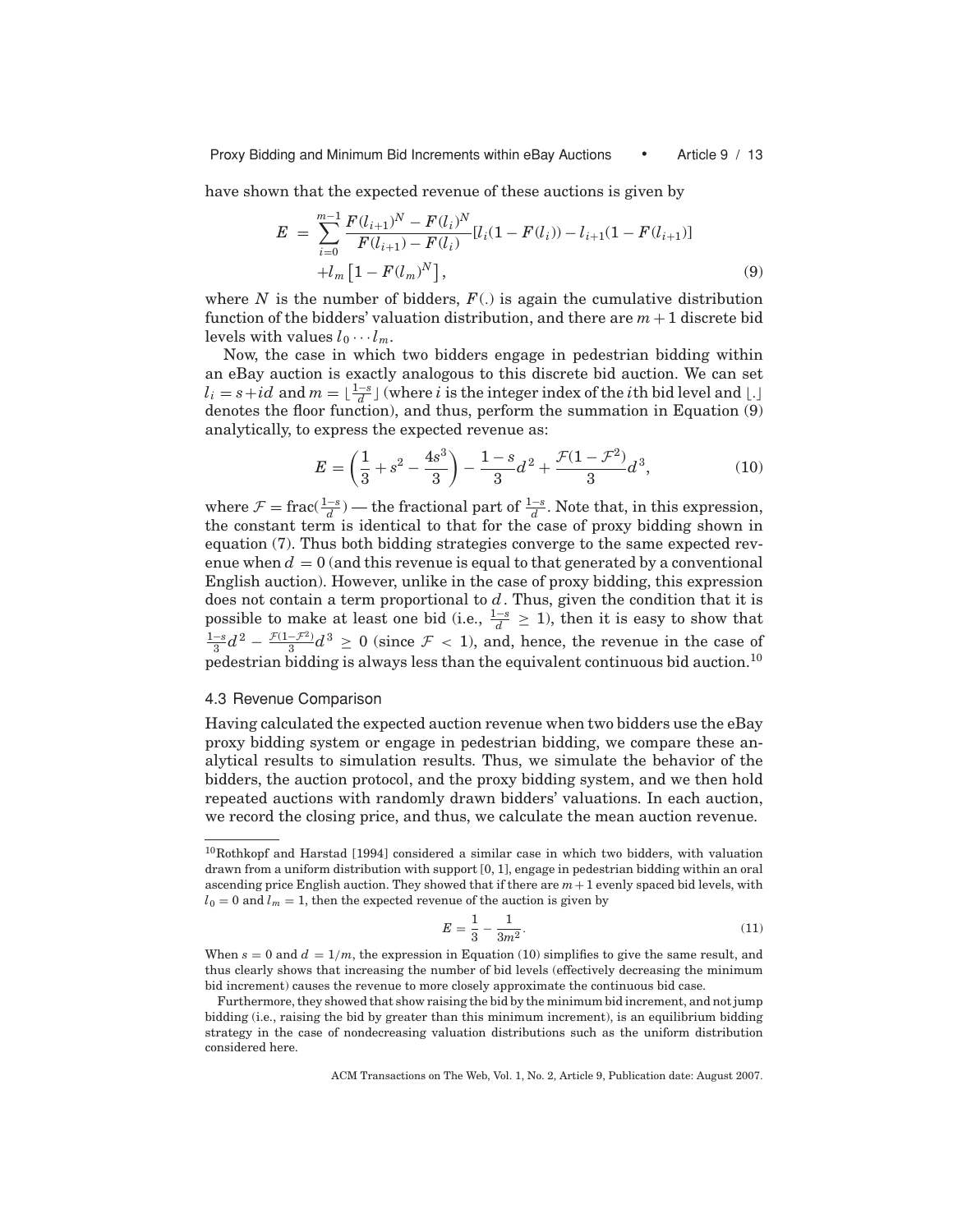Article 9 / 14 • A. Rogers et al.



Fig. 3. Comparison of simulation *(solid lines)* and calculated *(circles)* results showing the dependence of the expected auction revenue on the minimum bid increment for both the eBay proxy bidding system and pedestrian bidding. Results are for 2 bidders with valuations drawn uniformly on  $[0,1]$  and  $s = 0$ . Simulation results are averaged over 500,000 auctions.

Figure 3 shows simulation results (for proxy bidding and pedestrian bidding) as solid lines for *s* = 0 and a range of minimum bid increments, from 0 to 0.5. In this plot, and all subsequent ones, the simulations are repeated a sufficient number of times (in this case 500,000 times) that the standard error in the mean auction revenue approaches the thickness of plotted line, and thus error bars are not shown. In this figure, we also show (as circles) the analytical results calculated in the previous section. Clearly, the simulation and calculated results match exactly.

As previously described, the eBay proxy bidding system shows an optimal value for the minimum bid increment, at which the expected revenue reaches a maximum that is greater than the expected second highest valuation (but less than the expected second highest valuation plus the minimum bid increment). The cause of the optimal bid increment is clear. When the bid increment is small, increasing its value directly increases the closing price of the auction, and thus the expected auction revenue increases with increasing bid increment. However, increasing the bid increment also increases the probability that one of the bidders is excluded from the auction (this bidder will be unable to raise the current auction price by the minimum bid increment). Since the closing price is dependent on the bid of the second highest bidder, increasing the bid increment beyond a certain value results in a decrease in the expected auction revenue.

However, in the case of pedestrian bidding, the expected revenue decreases as the minimum bid increment increases, and our previous analysis has shown that this is a general phenomenon that occurs whenever the bidding within an auction is restricted to discrete bid levels (see David et al. [2007] for a more detailed explanation of this effect). Thus these results show that it is the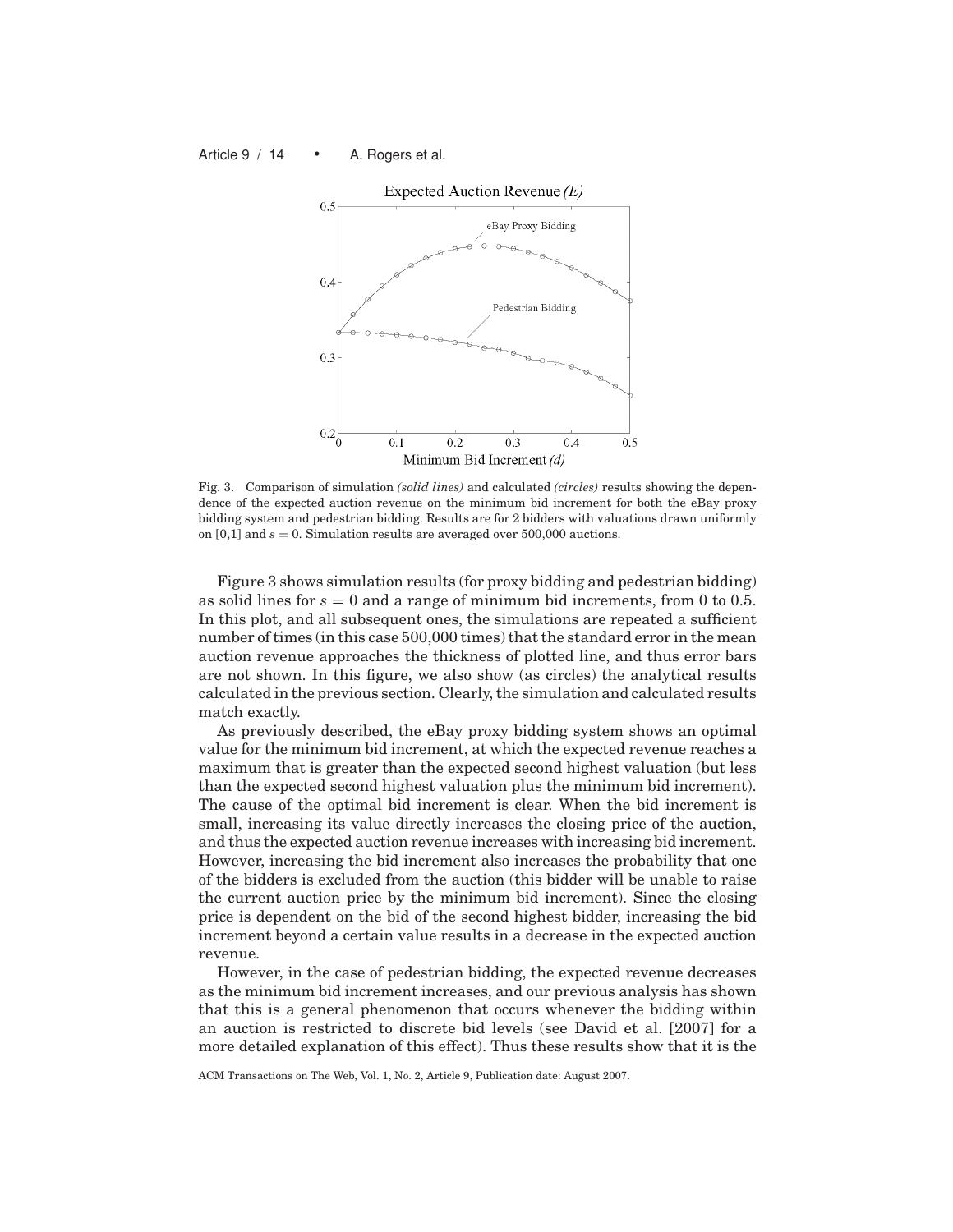

Fig. 4. Simulation results showing the dependence of the expected auction revenue on the minimum bid increment for both the eBay proxy bidding system and pedestrian bidding. Results are for 20 bidders with valuations drawn uniformly on [0,1] and *s* = 0. Results are averaged over 500,000 auctions.

interaction of the eBay proxy bidding system and the minimum bid increment, rather than the minimum bid increment alone, that results in the increase in revenue seen in the eBay auction protocol.

# 4.4 More Than Two Bidders

When there are more than two bidders, the analysis of both proxy bidding and pedestrian bidding becomes more complex. It is possible to obtain analytic expressions for the revenue for any fixed *N*, but these are increasingly long and difficult to work with. However, we can easily perform simulations, and thus Figure 4 shows comparisons of simulation results for the two bidding behaviors when  $N = 20$ . As before, we see that the eBay bidding proxy shows an optimal bid increment (at a smaller value of *d* than before), at which the expected revenue has a maximum value. However, pedestrian bidding results in a general decrease in auction revenue as the bid increment increases. As expected, both curves meet at the point where  $d = 0$ , and the revenue at this point corresponds to the expected valuation of the second highest bidder.<sup>11</sup>

Figure 5 shows more simulation results for the eBay bidding proxy when there are 10, 20, and 40 bidders participating. These results show that, as the number of bidders increases, the size of the optimal bid increment decreases. In the case of the uniform bidders' valuation distribution, the optimal bid increment is approximately equal to  $\frac{1}{N+1}$ . While we have not been able to fully

 $11$ Note that the pedestrian bidding plot shows a number of minima, or "corners," that correspond to points where an integer multiple of the minimum bid increment falls exactly on the upper limit of the bidders' valuation distribution. This effect also occurs in Figure 3, and is captured by the analytical results (by the term dependent on  $\mathcal{F}$ ), but is much less apparent due to the smaller number of bidders.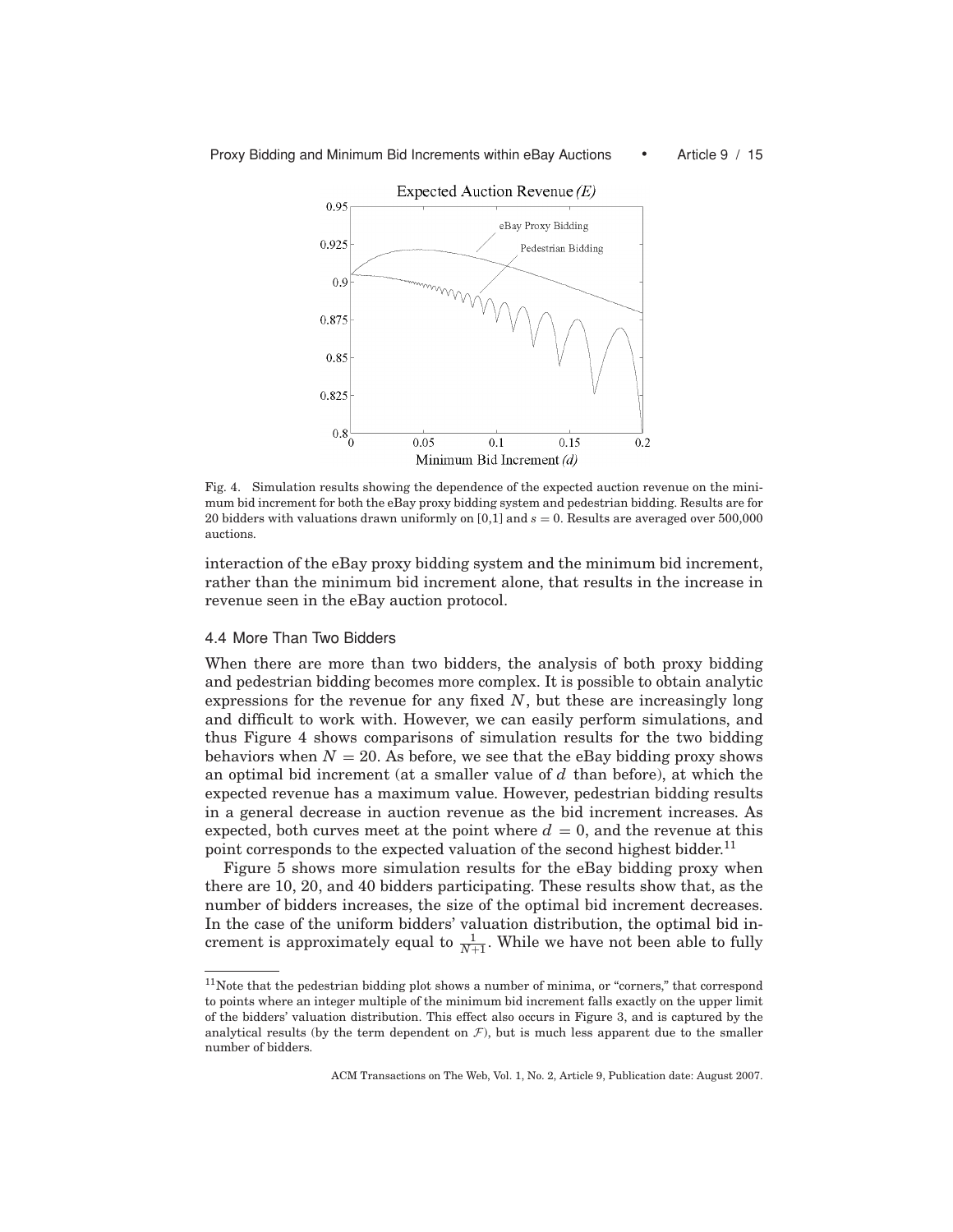#### Article 9 / 16 • A. Rogers et al.



Fig. 5. Simulation results showing the dependence of the expected auction revenue on the number of bidders using proxy bidding. Results are shown for 10, 20, and 40 bidders with valuations drawn from a uniform distribution on [0,1]. The starting price  $s = 0$  and results are averaged over 500,000 auctions.

characterize this result analytically, through simulation we have observed that the optimal bid increment is closely related to the expected difference in value between the two highest bids received by the auctioneer (in the case of a uniform distribution on [0,1] the expected difference between any two bids is equal to  $\frac{1}{N+1}$ ). We can understand this intuitively since increasing the bid increment further increases the probability that the bidders with the highest valuations will be excluded from the auction (i.e., their valuation will not be sufficient to allow them to raise the current auction price by the minimum bid increment), while decreasing the bid increment will reduce the amount that the winning bidder pays, and in doing so will decrease the revenue.

We have confirmed this result for a number of different valuation distributions. For example, Figure 6 shows similar results when the bidders' valuations are drawn from a normal distribution with mean 100 and standard deviation 5. In this case, the optimal bid increment is again closely related to the expected difference in value between the highest bids, but, due to the tail of the distribution, there is much less dependence on the number of bidders. It is interesting to note that, in this example, the values of the mean and standard deviation were chosen to match data from a study of real eBay auctions for GameBoy Advance consoles [Shah et al. 2003]. For this price range (\$100.00 to \$249.99), the actual eBay bid increment is \$2.50, and is thus close to the optimum shown in our simulations.<sup>12</sup>

<sup>12</sup>One criticism of this correspondence may be that the number of bidders shown in our simulation is much greater than that generally observed in real eBay auctions. However, in the next section, we show that this is not necessarily the case, and in general the number of bids observed in the auction is much smaller than the number of bidders who attempted to place a bid (and are denoted by *N* here).

ACM Transactions on The Web, Vol. 1, No. 2, Article 9, Publication date: August 2007.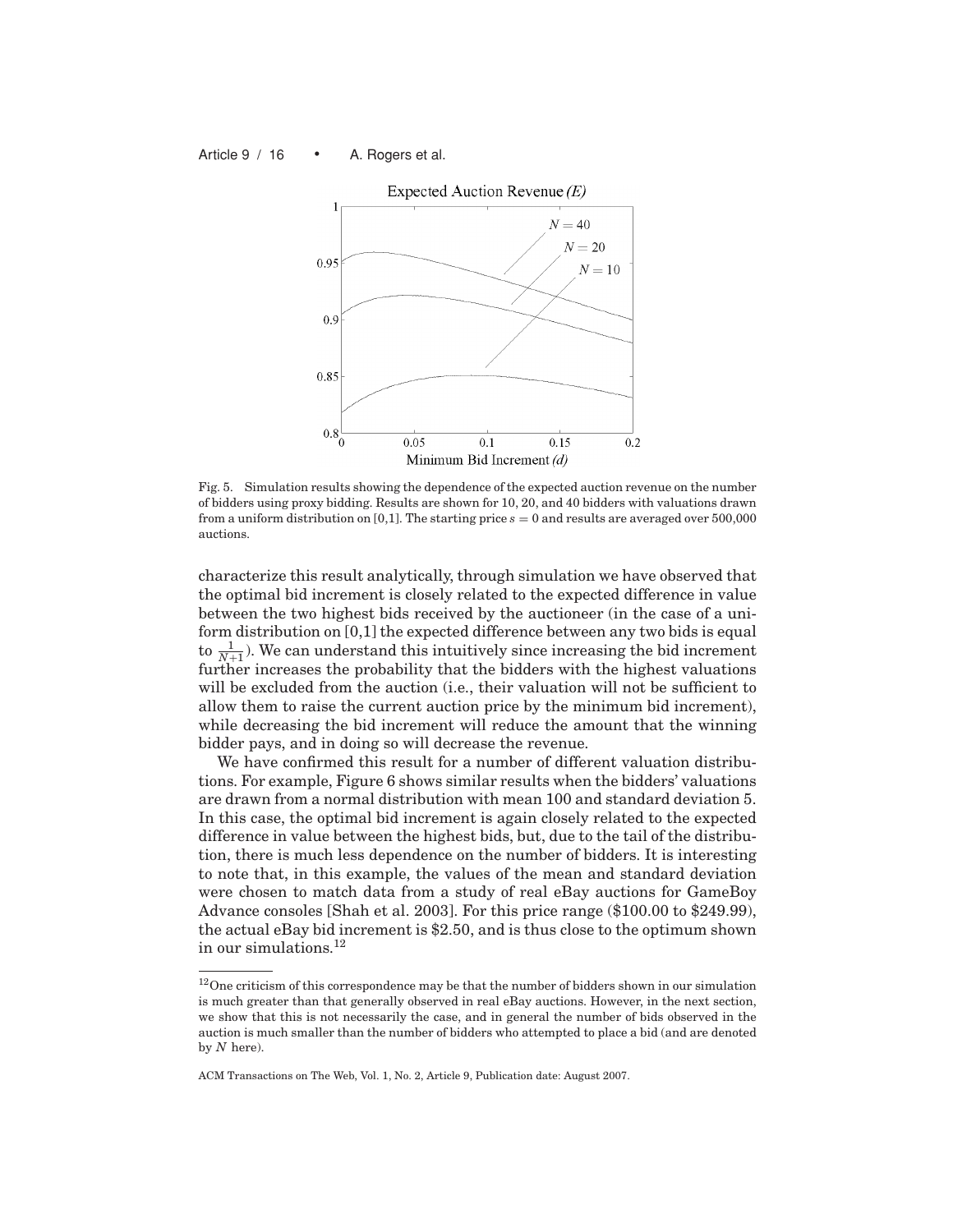

Fig. 6. Simulation results showing the dependence of the expected auction revenue on the number of bidders using proxy bidding. Results are shown for 10, 20, and 40 bidders with valuations drawn from a normal distribution  $N(100, 5]$ . The starting price  $s = 0$  and results are averaged over 500,000 auctions.

These results indicate that in the context of eBay auctions the minimum bid increment is a *design parameter*, and thus it is a variable which the auctioneer may wish to adjust for different auctions in order to maximize the expected revenue. This is in contrast to other auction protocols, in which the minimum bid increment (or choice of discrete bid levels) is a forced necessity, which helps control the duration of the auction, but reduces revenue [Rothkopf and Harstad 1994; David et al. 2007].

# 5. ANALYSIS OF THE BID HISTORY

In the previous section, we considered the effects that the eBay proxy bidding system and the minimum bid increment have on the revenue of the auction. In this section, we continue our analysis of the proxy bidding system, and consider the fact that, unlike conventional auctions, an eBay auction does not commence with all the bidders being present. Instead, the bidders arrive in a random order that is defined by the time at which they first become aware of the auction's existence. Since the eBay bidding proxy protocol immediately updates the current bid price whenever a new bid is submitted, many of the bidders who enter the auction will find that the current price of the auction has already advanced to a price such that they are unable submit an acceptable bid (i.e., they can not advance the auction price by the minimum bid increment).

This effect leads to two important observations, and we present an analysis of both here. Firstly, we show that the number of bids that are observed in an eBay auction (and recorded in the auction history) can be substantially smaller than the number of bidders who would have liked to place a bid. Second, we show that the minimum bid increment introduces an inefficiency into the auction, and thus the probability of any bidder winning the auction is dependent on when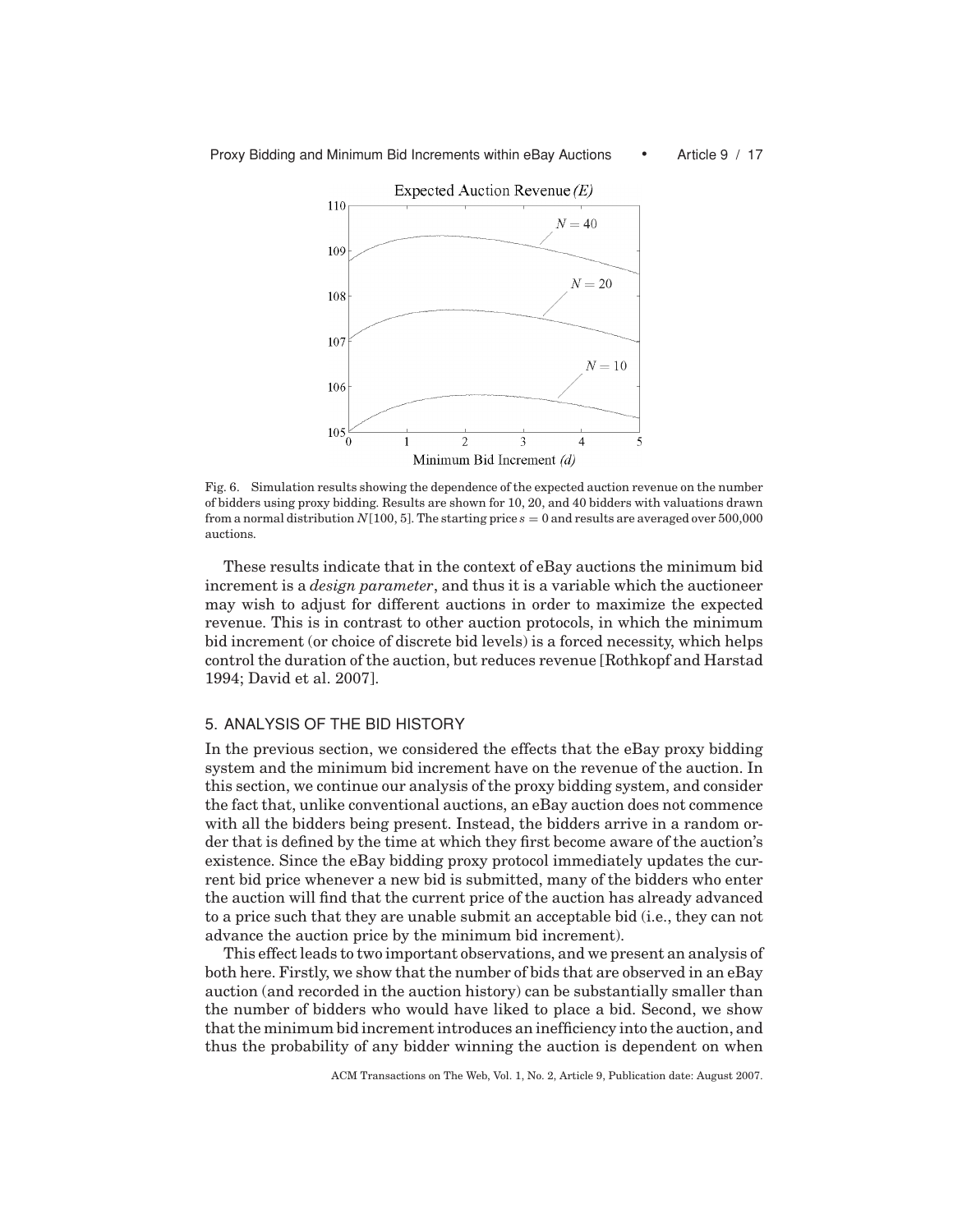Article 9 / 18 • A. Rogers et al.

the bidder attempts to place its bid. Bidders who submit their valuations to the eBay bidding proxy earlier in the auction have a greater chance of winning the auction.

# 5.1 Expected Number of Bids Observed

In our simulations of the eBay auction protocol, we have assumed that *N* bidders participate within the auction and attempt to place a bid. However, as described above, many of these bidders find that their valuation is insufficient to allow them to advance the current bid price by the minimum bid increment, and thus their bid is not accepted by the proxy bidding system. Thus, despite there being *N* potential bidders, the number of bids observed in the bid history, which we will denote *n*, can be less than *N*.

In the general case, the number of bids observed will depend on the the starting price, the bid increment, the bidders' valuation distributions, and the order in which the bidders attend the auction. However, we are able to calculate analytically the expected number of bids observed by considering the special case when  $d = 0$  and  $s = 0$ . This case is attractive as it represents the maximum number of bids that are observed; increasing either the minimum bid increment or the starting bid only reduces the chance that a bidder will have a valuation sufficient to submit a bid. Most importantly, the result is completely independent of any assumption regarding the distribution of the bids submitted and is thus independent of assumptions the bidders' valuation distributions (including the assumption that they all share a common valuation distribution) and their bidding strategies.

Thus, in order to calculate this upper bound, we consider that *N* bidders come to the auction in a random order and each submits a single bid into the eBay proxy bidding system. We make no assumptions regarding the specific timing of these bids, but only that order in which the bids are submitted is independent of their valuation. Thus our model covers the case that bidders behave as instructed by eBay and submit their valuation to the proxy bidding system as soon as they become aware of the auction.<sup>13</sup>

In this case, with both  $d = 0$  and  $s = 0$ , the bids submitted by the first two bidders will always be accepted. Subsequent bids will only be accepted if the bid amount is greater than the second highest bid received so far. Thus, if we denote by  $\mathcal{H}_N$  the expected number of times that the second highest bid received changes as we sequentially consider the *N* bids, then, the expected number of bids observed, *n*, is given by

$$
n = 1 + \mathcal{H}_N. \tag{12}
$$

<sup>&</sup>lt;sup>13</sup>Although it is not our principal interest here, it is important to note that this model also applies to cases where bidders may also attempt to snipe, and thus submit a last minute bid. In addition, we are not restricted to considering truthful bidding so long as we assume that these decision are independent of the bidder's valuation. This may not actually be the case in real eBay auctions since such strategic decisions are likely to be influenced in some way by the bidder's valuation and the current price of the auction when they first discover it. Indeed, there may also be correlations between the bidders' valuation and the time at which the auction was first noticed (i.e., bidders with higher valuations may seek out auctions more proactively than bidders with low valuations)

ACM Transactions on The Web, Vol. 1, No. 2, Article 9, Publication date: August 2007.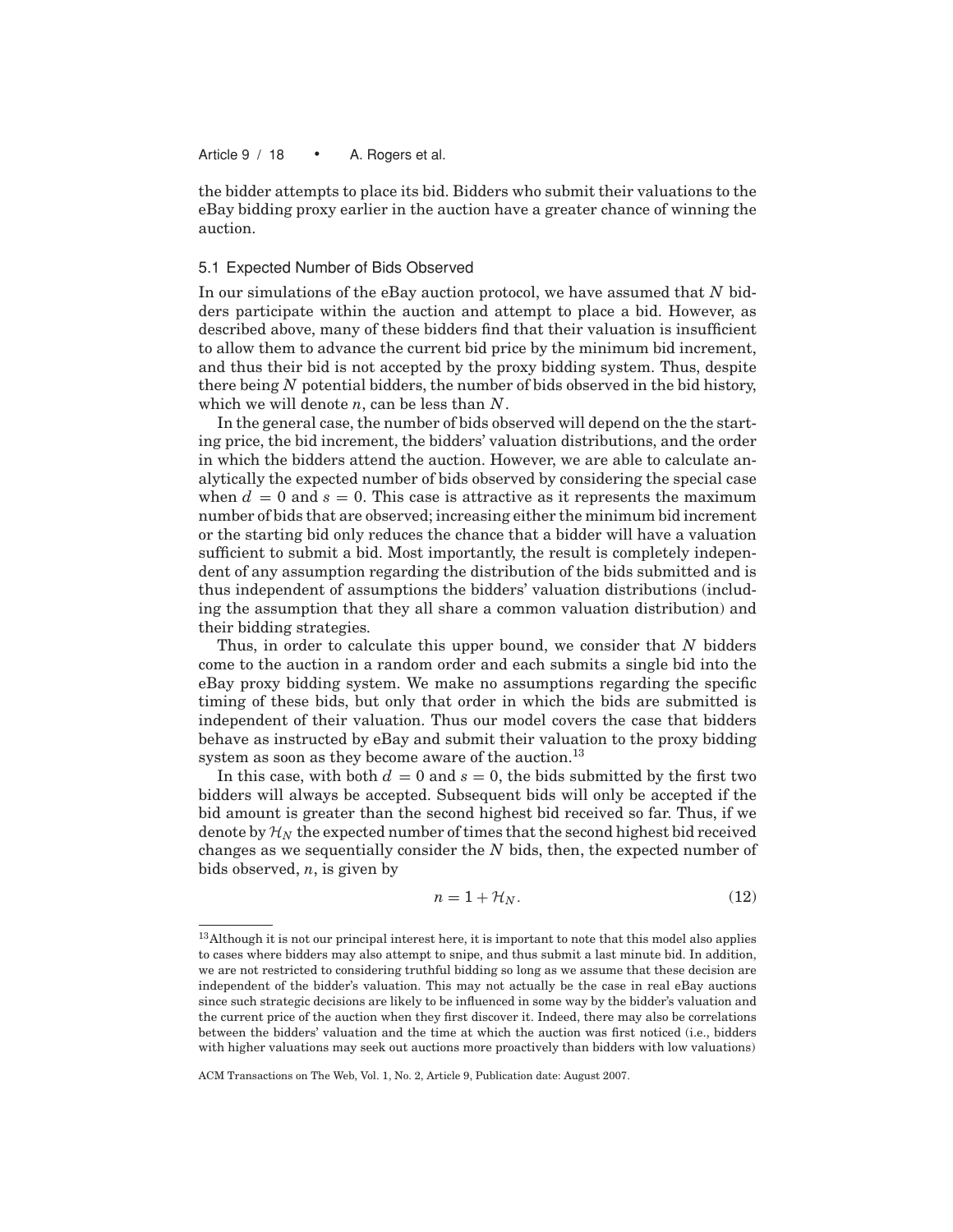We can derive a recursive expression for  $\mathcal{H}_N$  by considering the effect of adding one more bid to the original sequence of *N* bids. If this additional bid has the highest, or the second highest value, out of all  $N+1$  bids, then it will be accepted. The probability of this occurring is identical to the probability that the value of the last bid in a random permutation of  $N + 1$  bids is the highest or second highest out of all  $N+1$  bids. It is simply given by  $\frac{2}{N+1}$ , and thus, we have

$$
\mathcal{H}_{N+1} = \mathcal{H}_N + \frac{2}{N+1}.\tag{13}
$$

Now, when there are just two bids, the second highest bid can change once and once only, and thus  $H_2 = 1$ . Using this result and the recursive expression above gives the following simple result:

$$
\mathcal{H}_N = \sum_{j=2}^N \frac{2}{j}.\tag{14}
$$

We can approximate this expression for large *N* using the standard asymptotic approximation for the harmonic series:

$$
\sum_{j=1}^{N} \frac{1}{j} = \ln(N) + \gamma + \frac{1}{2N} + O(N^{-2}),\tag{15}
$$

where  $\gamma$  is Euler's constant, which has a value of 0.577215665. Thus, for large *N*, the expected number of bids observed is given approximately by

$$
n \approx 2\ln(N) + (2\gamma - 1) + \frac{1}{N}.
$$
 (16)

Figure 7 shows a comparison of this analytical expression and simulation results, and the agreement between the two is extremely good, even for relatively small *N*. Most striking about this result is the fact that the number of bids observed is significantly less than the number of bidders who attempt to place bids. For example, when 40 bidders attempt to place bids, on average less than eight of them are successful. The logarithmic relationship between the number of potential bidders and the bids observed is particularly striking since it contrasts with the more familiar result that the longest increasing subsequence in a random permutation follows a  $\sqrt{N}$  relationship as *N* becomes large [Johansson 1998].

Note again that this is a general result that is independent of any assumptions regarding how the value of the bids was derived or the timing of their submittal. It is dependent solely on the sequential manner in which the eBay auction protocol updates the current bid price (and only assumes that the order that they are submitted is independent of their valuation). In addition, it represents an upper bound in that increasing the starting price, *s*, or the bid increment, *d*, generally results in fewer bids being observed. We illustrate this in Figure 7 by also showing the number of expected bids received for several values of *d* when bidders' valuations are uniformly drawn on [0,1] and, as before, bidders directly enter their valuations into the proxy bidding system. As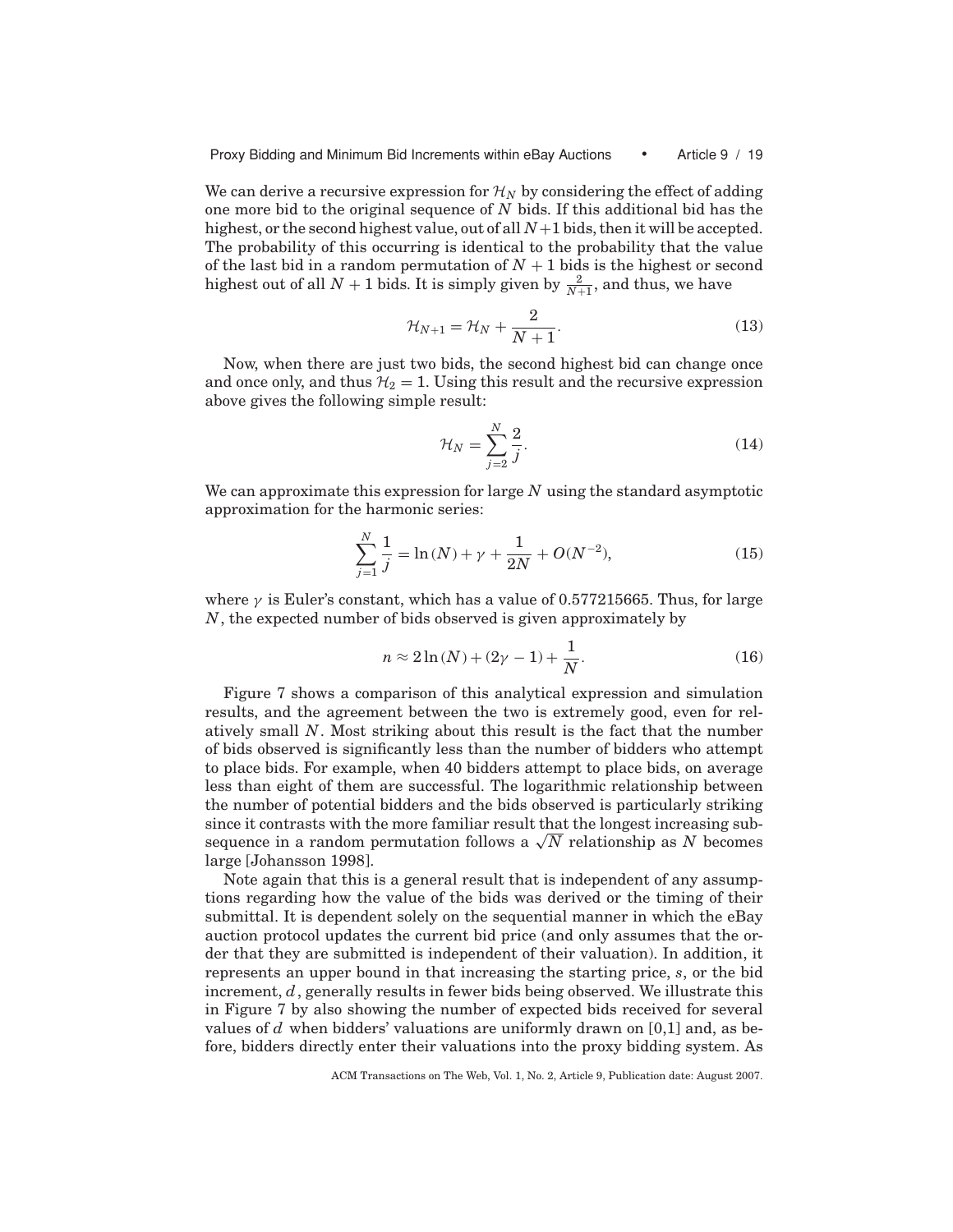#### Article 9 / 20 • A. Rogers et al.



Fig. 7. Comparison of simulation *(solid lines)* and calculated *(circles)* results showing the number of bids observed (*n*) compared to the number of bidders who attempted to place a bid (*N*). The starting price  $s = 0$  and for results where  $d > 0$ , bidders' valuations are drawn uniformly on [0,1]. Results are averaged over 500,000 auctions.

expected, as the minimum bid increment increases, the number of successfully submitted bids decreases.

This result is significant as it indicates that the bid history (i.e., the record of submitted bids that eBay records) is far from complete and thus empirical studies of eBay auctions that use this bid history in a naïve manner will incorporate systematic errors into their results. A number of researchers have noted similar findings, and have presented approaches to attempt to deal with this issue. For example, Harstad and Rothkopf (2000) considered an oral English auction and noted that many of the bidders who are present and willing to bid may not actually submit bids since they are unable to attract the attention of the auctioneer before the auction price exceeds their private valuation. They proposed an "alternating recognition" model of oral English auctions as an alternative to the model proposed by Milgrom and Weber (1982) in which the prices at which all bidders depart the auction are directly observed. This "alternating recognition" model results in a lower expected revenue for the auctioneer. Similarly, Haile and Tamer (2003) recognized that the bids submitted by bidders within an English auction with private valuations may not necessarily represent the maximum amount that they are willing to pay since again the auction price may advance past their valuation before they can attract the auctioneer's attention (although they still assumed that the total number of potential bidders is known). They used this observation to calculate a nonparametric bound on the bidders' valuation distribution. Finally, Jiang and Leyton-Brown (2007) described the problem of missing bids in eBay auctions, and used an expectationmaximisation algorithm to estimate distributions of their number and valuation (although they ignored the minimum bid increment and also assumed that the maximum bid received from any bidder represents its private valuation).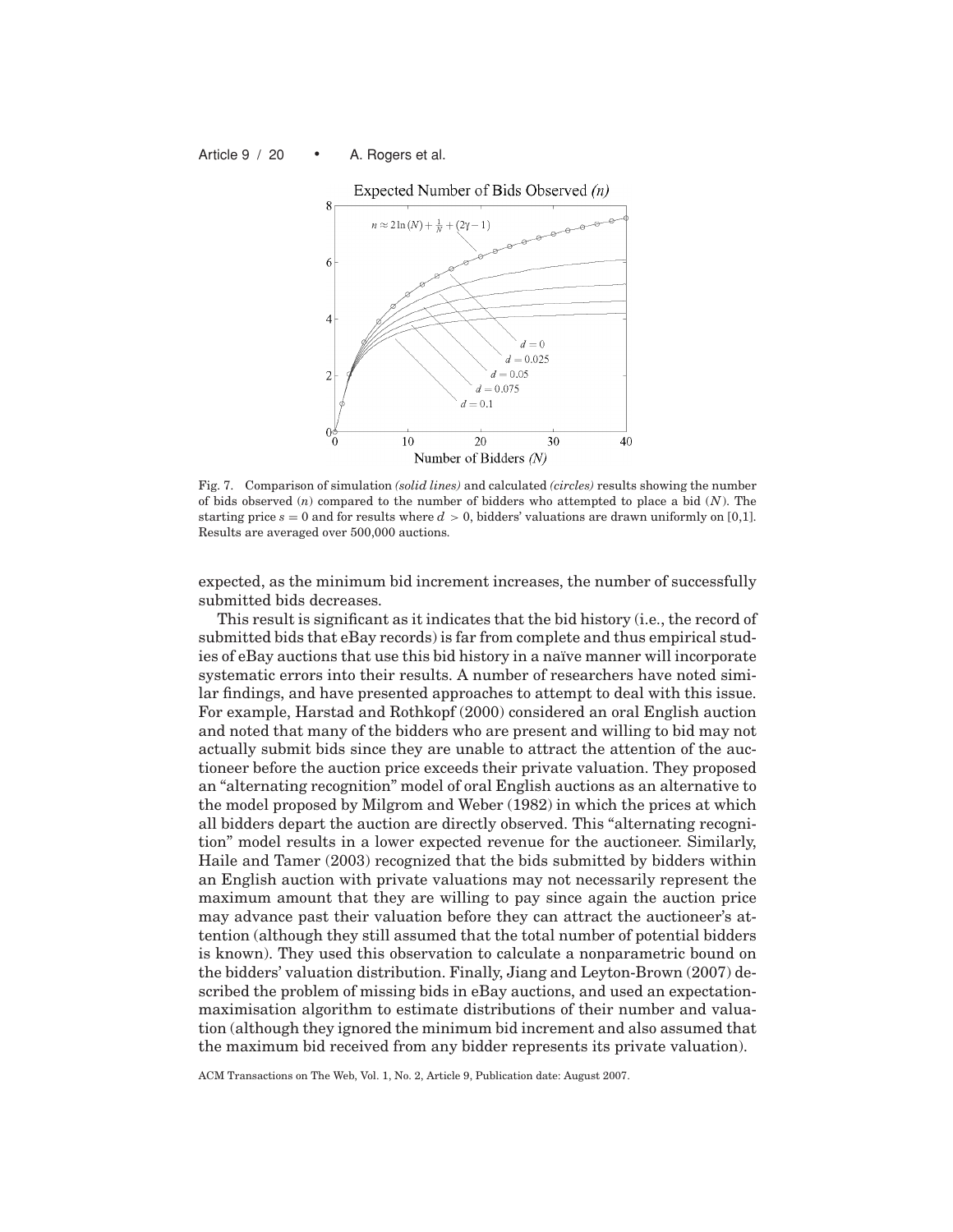

Fig. 8. Simulation results showing the probability of each bidder winning the auction depending on the order in which they bid. There are 20 bidders with valuations drawn uniformly on [0,1] and  $s = 0$ . Results are averaged over  $10<sup>7</sup>$  auctions.

However, none of these researchers presented a quantitative analysis of this effect, and in particular the logarithmic dependence of *n* on *N* has not been previously exposed. This dependence indicates that, when *N* is large, the majority of bidders are hidden from the auctioneer, and thus visible bidders are a small sample of a larger population.

#### 5.2 Effect of Bid Timing

As well as affecting the number of bids that are observed in the bid history, the fact that bidders may find that they are unable to advance the current bid price by the minimum bid increment also has a key impact on whether or not the bidder with the highest valuation does in fact win the auction. When  $d = 0$ , the bidder with the highest valuation is always able to submit its bid, and thus will always win the auction. However, when  $d > 0$  this is not the case. It is possible for the current price of the auction to have increased to the point that the bidder who has the highest valuation is actually unable to bid, since its valuation is less than the current price plus the minimum bid increment. This introduces a source of inefficiency into the eBay protocol, and thus, when *d* > 0, the order in which the bids are submitted has an effect on determining the winner of the auction (an example of this was presented in Section 3.1).

Figure 8 shows simulation results for an auction in which 20 bidders attempt to place bids. In this plot, the *x*-axis denotes the order in which the bidders attempt to place their bids within the auction (i.e., 1 is the first bidder and 20 is the last bidder) and the  $\gamma$ -axis is the probability of this bidder winning the auction. Each bidder's valuation is drawn uniformly in the range [0, 1], and the bidders submit this valuation to the eBay proxy bidding system. Since the bidders are symmetrical, when  $d = 0$  all the bidders have an equal 1 in 20 chance of winning the auction (i.e., the figure shows a straight line at 0.05).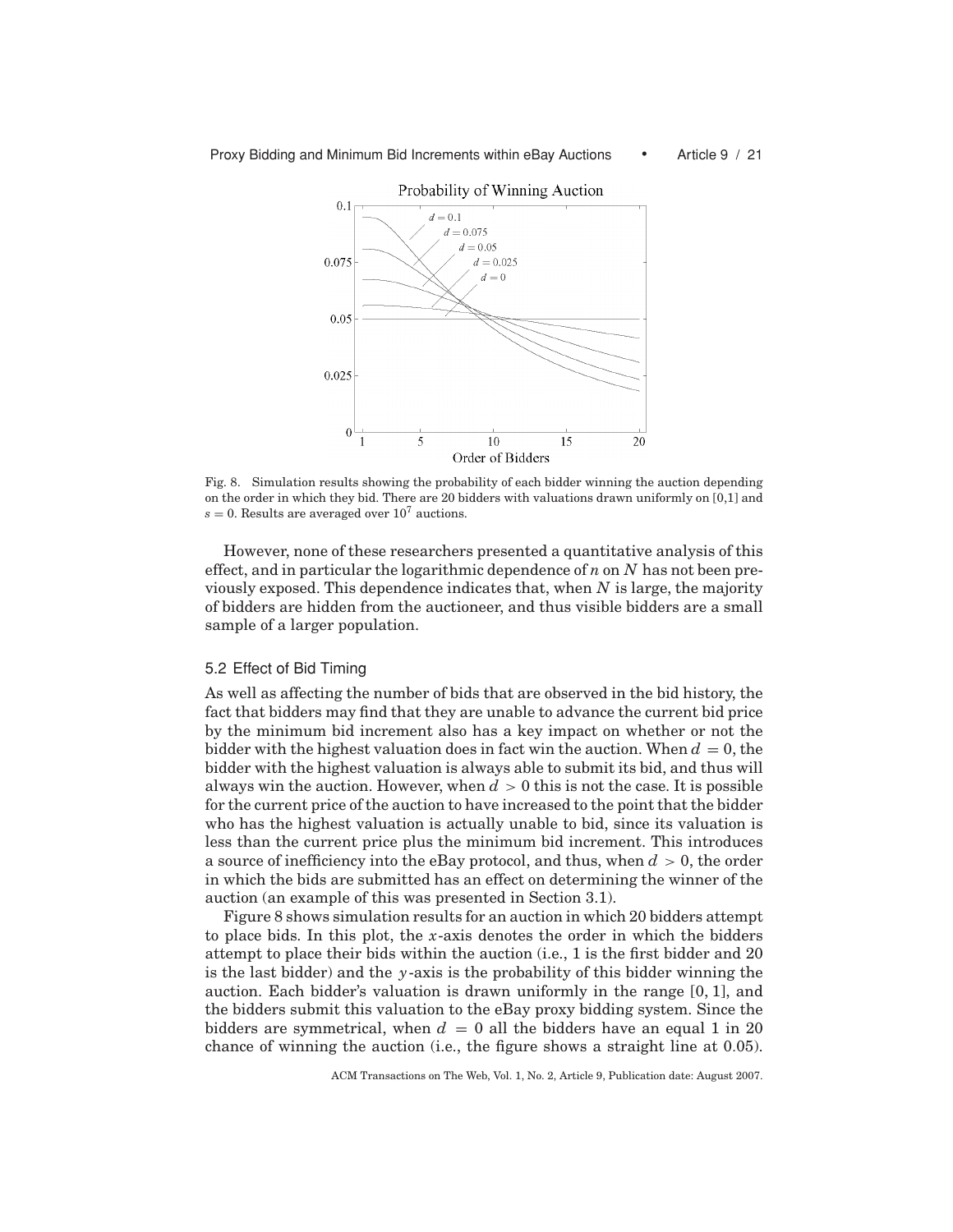



Fig. 9. Simulation results showing (a) the probability of winning, and (b) the expected profit, when the bidders with the highest and second highest valuations bid first, at a random time, and last. There are 20 bidders with valuations drawn uniformly on [0,1] and *s* = 0. Results are averaged over 10<sup>7</sup> auctions.

However, as the value of the bid increment is increased, those bidders who bid early have a greater chance of winning. This is because the bidders who arrive later, while possibly having greater valuations, will find that the current price of the auction has increased to a point that leaves them unable to submit their bid.

Figure 9 shows similar results, but this time we consider just the bidders with the highest and second highest valuations. Specifically, in Figure  $9(a)$ , we show the probability of these bidders winning the auction, when they bid first, last, and at a random time. In Figure 9(b), we consider the same three cases, but we show the expected profit of the bidders with the highest and second highest valuations. We first note that the bidder with the highest valuation will always win the auction when either  $d = 0$  or it bids first. Conversely, the bidder with the second highest valuation will never win if either  $d = 0$  or it bids last.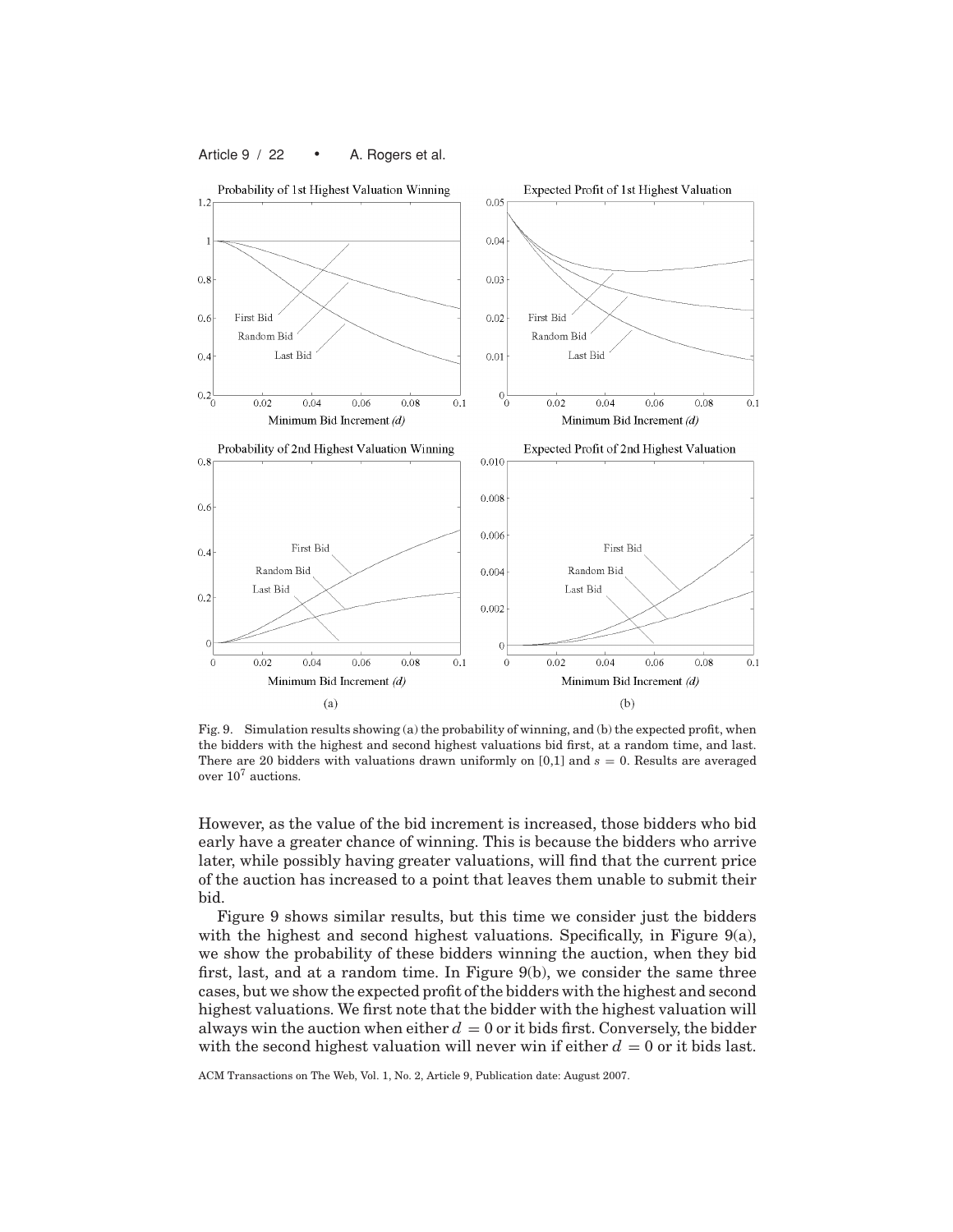Proxy Bidding and Minimum Bid Increments within eBay Auctions • Article 9 / 23

However, as *d* increases, both bidders can increases their probability of winning by bidding earlier. This effect is mirrored in Figure 9(b). As expected, when the bidder with the highest valuation bids first (and thus wins the auction), its expected profit is greatest. However, when this bidder does not bid first, its expected profit decreases. Likewise, by bidding early, the bidder with the second highest valuation can increases its expected profit (since in now has a finite chance of winning the auction). Most notable in this plot is the fact that, while the effect of the bid increment on the auctioneer's revenue is relatively small, it has a most significant effect on the expected profit of the winning bidder. Thus the impact of the minimum bid increment is not felt by the auctioneer, but rather by bidders who attempt to submit their bids late and then find that they are not accepted by the proxy bidding system since they do not exceed the current auction price by the minimum bid increment. Indeed, this may occur despite them actually having the highest valuation for the item (and thus they would have won the auction had they bid earlier).

These results suggest that it is always better to submit a bid as early as possible in the auction. However, this observation would appear to contradict the literature that suggests that sniping is an effective and prevalent strategy within an eBay auction [Roth and Ockenfels 2003]. Thus, having completed our analysis of the properties of the eBay protocol, we consider how these properties determine the strategy that a bidder should adopt.

### 6. BIDDING BEHAVIOR

The analysis of the eBay auction protocol that we presented in the previous sections indicates that the timing of bids has a significant effect on the outcome of the auction. In particular, the analysis shows that bidders with private valuations, who enter these valuations as the maximum amounts that they are prepared to bid, should submit their bids as soon as they become aware of the auction. Indeed, to do so is an equilibrium strategy since delaying bidding always increases the probability that the current auction price will advance to a point such that it is impossible to submit a bid at all.

However, it seems this bidding behavior is not commonly observed in real eBay auctions. Rather, many bidders engage in incremental bidding, while others refrain from bidding until the last few minutes of the auction [Bajari and Hortacsu 2004]. A number of reasons have been proposed for this behavior. First, incremental bidding has been ascribed to the presence of inexperienced or na¨ıve bidders within the auction. These bidders either do not understand the proxy bidding system, or are simply not prepared to enter their full valuations. Sniping is an effective response to these bidders. By submitting a bid in the last minutes of the auction, the snipers leave the incremental bidders insufficient time to respond, and thus do not have to outbid the full valuation of these bidders [Roth and Ockenfels 2003]. Second, in a common-value auction, where incremental bidding may be a sign of bidders actually updating their valuation of the item in response to other bids, sniping is again favored [Bajari and Hortacsu 2003]. By bidding early, a bidder may signal information about its valuation to other bidders. This leaking of information is avoided by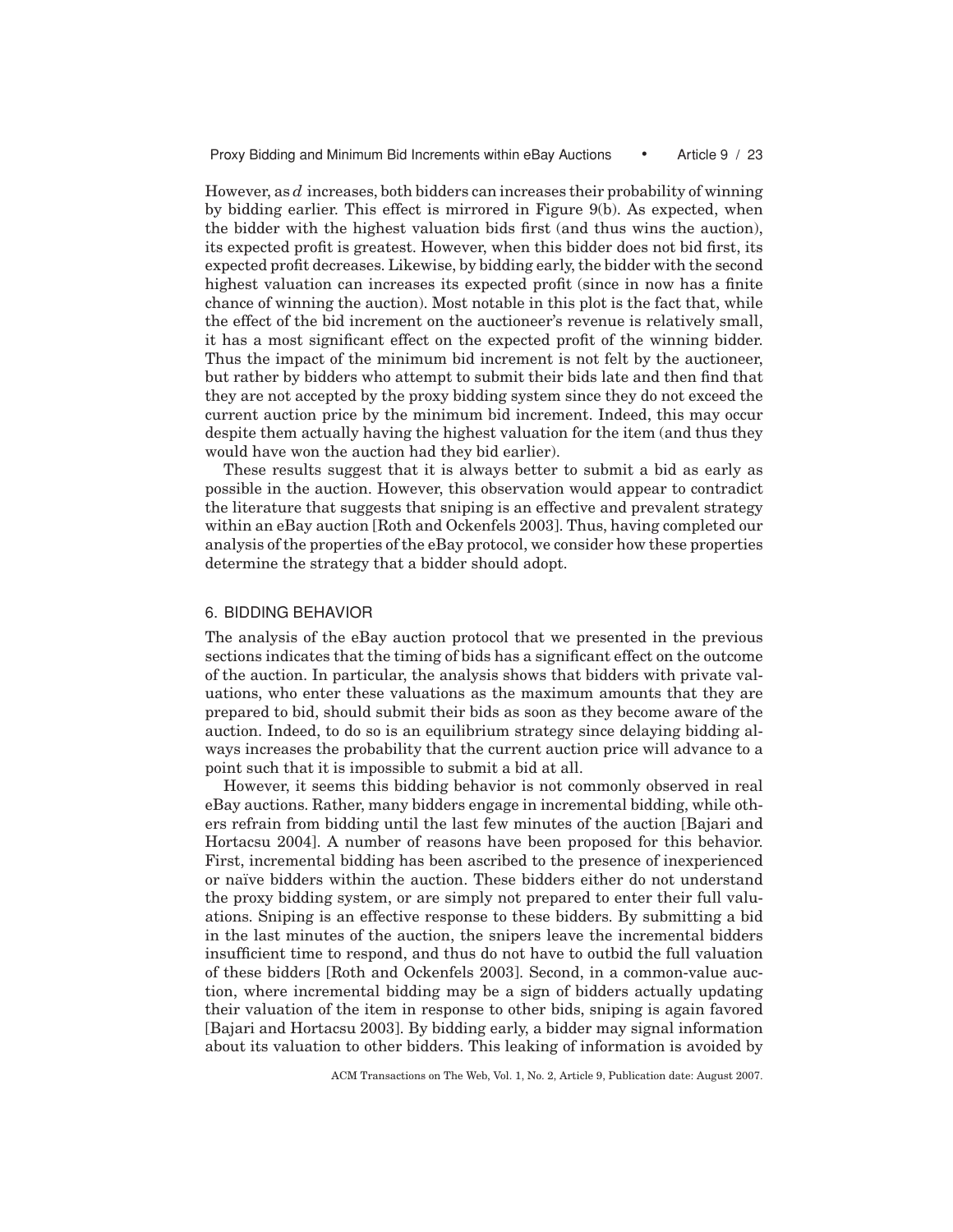### Article 9 / 24 • A. Rogers et al.

submitting a bid so close to the end of the auction that other bidders do not have time to update their valuations and respond with a revised bid. Finally, sniping may also protect a bidder from a form of shill bidding, commonly known as *maximum bid fishing*, whereby the seller submits small incremental shill bids to expose the value of the highest bid [Barbaro and Bracht 2004; Engelberg and Williams 2005].

Thus, in real eBay auctions there are clearly very good reasons for sniping, and a number of software tools are available to automate this behavior. These tools range from software programs that may be run on the bidders' own computers (e.g., JBidwatcher), to commercial online sniping services that either charge a fixed subscription fee or variable fee depending on the final auction closing price (e.g., eSnipe or AuctionStealer). They typically allow bids to be submitted in the last  $20$  s of the auction<sup>14</sup> and measure Internet server delays to ensure that bids reach the eBay server at the correct time. Thus, given the ease of sniping, it is expected that within competitive auctions a number of bidders will use this strategy, and that this trend will increase in the future [Bapna 2003].

Given that by definition sniping does not allow other bidders time to respond with an updated bid (and this is almost certainly true in the last 20 s of the auction), in the final stages of an auction we should see exactly the type of bidding that we have modeled and analyzed here. That is, bidders must submit a single bid to the proxy bidding system that represents their final valuations for the item. This is even true in the case of common-value auctions, since from this point onward no more information can be revealed to the other bidders [Song 2004]. Thus, given the reasons described above, bidders in real eBay auctions should indeed snipe, but the analysis presented within this article indicates that they should refrain from bidding in the very last seconds of the auction. They should attempt to submit their bids late enough so that other bidders cannot respond with updated bids, but no later, to prevent themselves being excluded by similar bids submitted by their competitors.<sup>15</sup> In other words, they should aim to "snipe before the snipers."

### 7. CONCLUSIONS AND FUTURE WORK

In this article, we have performed a detailed mathematical analysis of the eBay auction protocol. Our aim has been to understand how the particular features of the eBay auction, and specifically the minimum bid increment and proxy bidding system, affect the properties of the auction and the resulting behavior of bidders. We initially considered the revenue of the auction, and challenged the common assumption that the eBay protocol acts as a second price auction in which the expected revenue is equal to the second highest bidder's valuation

<sup>14</sup>Some online sniping services fix this time, others allow it to be specified by the bidder. In addition, others provide a tiered service depending upon payment. For example, AuctionStealer provides a free service to bid 10 seconds before the end of the auction, and a premium service to bid 3 seconds before the end.

<sup>&</sup>lt;sup>15</sup>Note that this approach also minimizes the possibility that a snipe bid accidentally arrives after the auction has closed. This is a real risk when attempting to bid in the very last seconds of the auction, and is one that we do not explicitly consider here.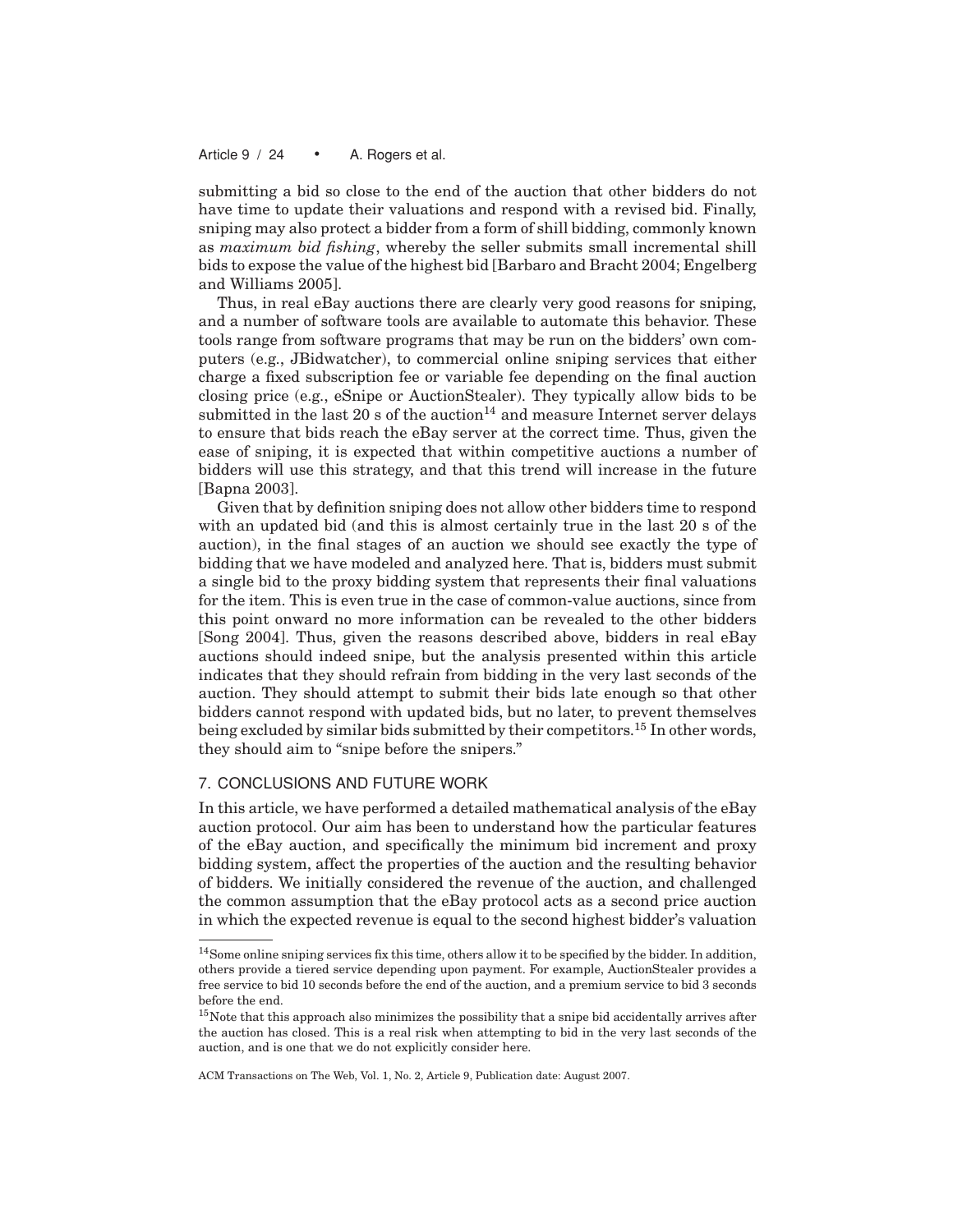plus the minimum bid increment. We showed that this assumption is too simplistic, and in fact, the proxy bidding system and the minimum bid increment interact with one another to yield an optimal bid increment that depends on the number of participants.

We then considered the fact that bidders within an eBay auction are not all present at the start of the auction, but instead, arrive in sequence depending on when they first become aware of the auction's existence. When these bidders use the proxy bidding system, the result is that the current bid price of the auction increases rapidly, and thus the number of bids observed within the auction can be significantly smaller than the number of bidders who would have liked to place a bid. We showed that this leads to an inefficiency within the auction whereby the bidder with the highest valuation is no longer guaranteed to win.

Finally, we considered the bidders' behavior in real eBay auctions. We showed that the bidding behavior that we modeled and analyzed here also describes the bidding in the last seconds of an auction in which several bidders submit snipe bids (and this is true even in the case of common values). As such, we showed that our analysis informs the bidding strategy that should be adopted in this case, and we showed that bidders should "snipe before the snipers." This result contrasts with the common assumption (supported by commercial sniping software that offer premium sniping services in the very last seconds of the auction) that bidding as late as possible is most successful.

Our future work in this area concerns three main issues. First, we would like to characterize through experimentation the optimal time at which to submit a snipe bid. This time will depend on the responsiveness of incremental bidders within typical real-world auctions and is thus impossible to quantify analytically. This task is made more difficult by the fact that unsuccesful snipe bids are hidden from the bid history, and are only observed by the individual sniping service. Second, we would like to extend the model of the eBay auction that we consider. Our analysis has addressed the effect of the starting bid since this most closely parallels the reserve price considered in the standard economic auction literature. However, eBay also allows sellers to declare an invisible reserve price, and also charge a fixed shipping cost. Thus, in practice, all three factors contribute to the revenue of the eBay auction, and we would like to perform a detailed analysis of this. Finally, we would like to extend our analysis of the bidding behavior within the eBay auction to consider fully the effect that naïve, irrational, and common-value bidders may have on the auction revenue. Such considerations are particularly important in the case of online auctions where the experience of bidders varies greatly, and hence no equilibrium bidding strategy is apparent. In extending our analysis in this way, we hope to gain further insights into the behavior of bidders within real online auctions.

# APPENDIX

# EXPECTED EBAY AUCTION REVENUE IN TO ADDITIONAL CASES

In Section 4.1 we calculated the expected revenue of the eBay auction when two bidders used the proxy bidding system. In doing so we explicitly made the assumption that it was possible to raise the current auction price by the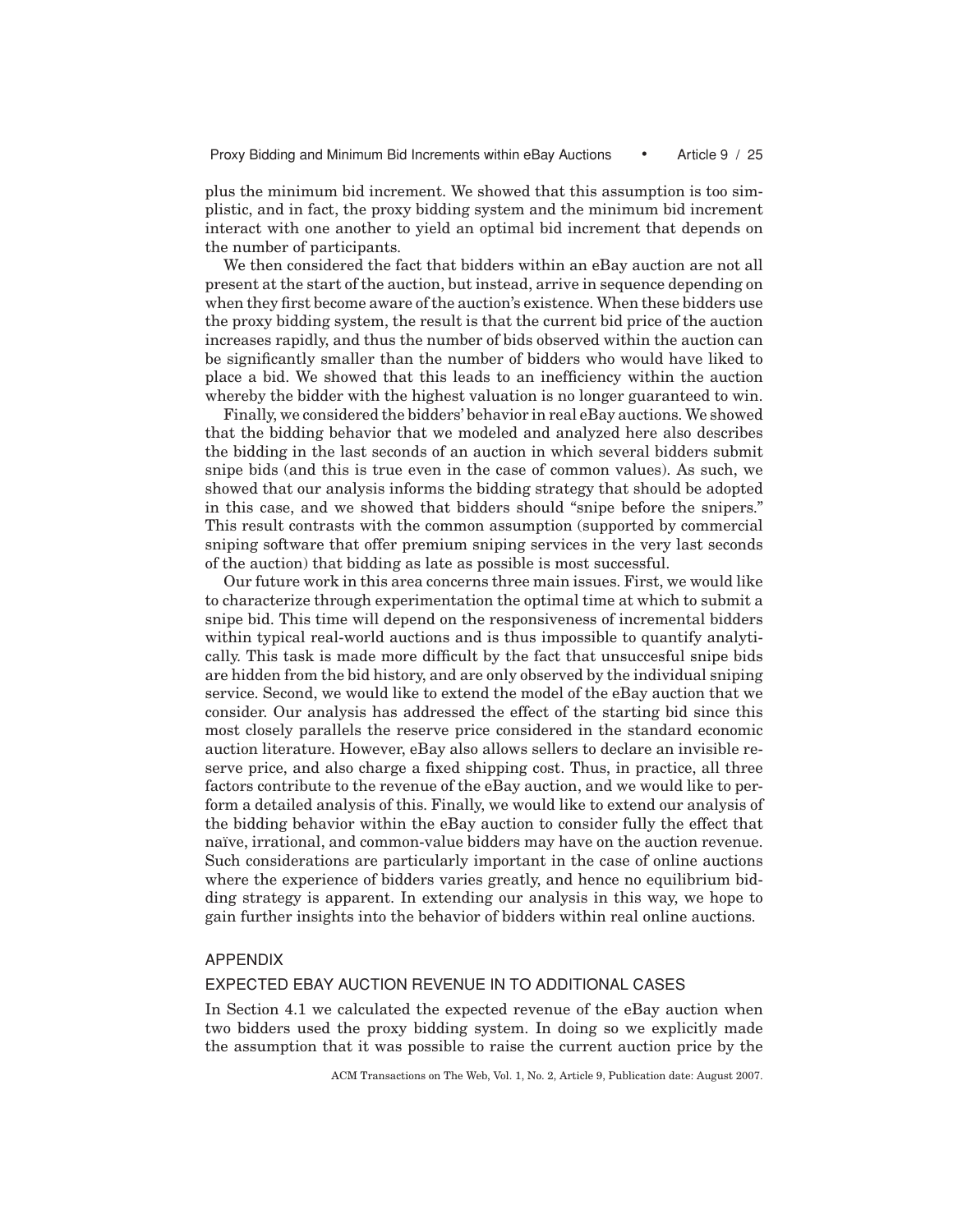#### Article 9 / 26 • A. Rogers et al.

minimum bid increment at least twice (i.e.,  $s + 2d < \overline{v}$ ). In this section we relax this constraint and consider the three additional cases that occur as the staring price and minimum bid increment are increased beyond this limit. Specifically, we consider the cases where  $s + d \leq \overline{v} < s + 2d$ ,  $\overline{v} < s + d$ , and  $\overline{v} < s$ , and we note that in each case, the expected revenue of the auction decreases.

 $-Case\ 1. \ s+d < \overline{v} < s+2d$ . This case is similar to the one presented in earlier in the article; however, it is never possible for the auction to close at a price equal to the bid of the first bidder plus the minimum bid increment. The restricted number of auction outcomes, given all possible combinations of *s*, *d*, *v*1, and *v*2, are now given by  $v \leq v_1 < s$ :

$$
E = \begin{cases} 0, & \underline{v} \le v_2 < s, \\ s, & \underline{s} \le v_2 < \overline{v}; \end{cases} \tag{17}
$$

 $s < v_1 < \overline{v} - d$ :

$$
E = \begin{cases} s, & \underline{v} \le v_2 < s + d, \\ v_2, & s + d \le v_2 < v_1 + d, \\ v_1 + d, & v_1 + d \le v_2 \le \overline{v}; \end{cases} \tag{18}
$$

 $\overline{v} - d \leq v_1 < s + d$ :

$$
E = \begin{cases} s, & \underline{v} \le v_2 < s + d, \\ v_2, & s + d \le v_2 < \overline{v}; \end{cases} \tag{19}
$$

 $s + d \leq v_1 < \overline{v}$ :

$$
E = \begin{cases} s, & \underline{v} \le v_2 < s + d, \\ v_1, & s + d \le v_2 < v_1, \\ v_2, & v_1 \le v_2 < \overline{v}. \end{cases} \tag{20}
$$

Integrating over the bidders' valuation distribution and again assuming a uniform valuation distribution with support  $[0, 1]$  gives the expected revenue of the auction:

$$
E = \frac{1 - s}{2} [(1 + 3s^2) - d^2].
$$
 (21)

As expected, at the boundary condition where  $s + 2d = 1$  this expression yields the same expected revenue as that shown in Equation (7). However, the maximum revenue achievable in this case (over the region  $s \geq 0, d \geq 0$ , and  $s + d \leq 1 < s + 2d$  ) occurs when  $s = \frac{1}{11}(3 + \frac{4}{\sqrt{3}})$  and  $d = \frac{1}{11}(4 - \frac{2}{\sqrt{3}})$ . Note that the maximum revenue is less than that generated earlier in the article where  $s = 0$  and  $d = \frac{1}{4}$  were found to be optimum parameter values.

—*Case* 2.  $\overline{v}$  < *s* + *d*. In this case, once an initial bid has been received, it is not possible for any other bids to be accepted (no bidder can have a valuation greater than  $s + d$ —the minimum acceptable bid). Thus in this case we have the following conditions:

 $\underline{v} \leq v_1 < s$ :

$$
E = \begin{cases} 0, & \underline{v} \le v_2 < s, \\ s, & \underline{s} \le v_2 < \overline{v}; \end{cases} \tag{22}
$$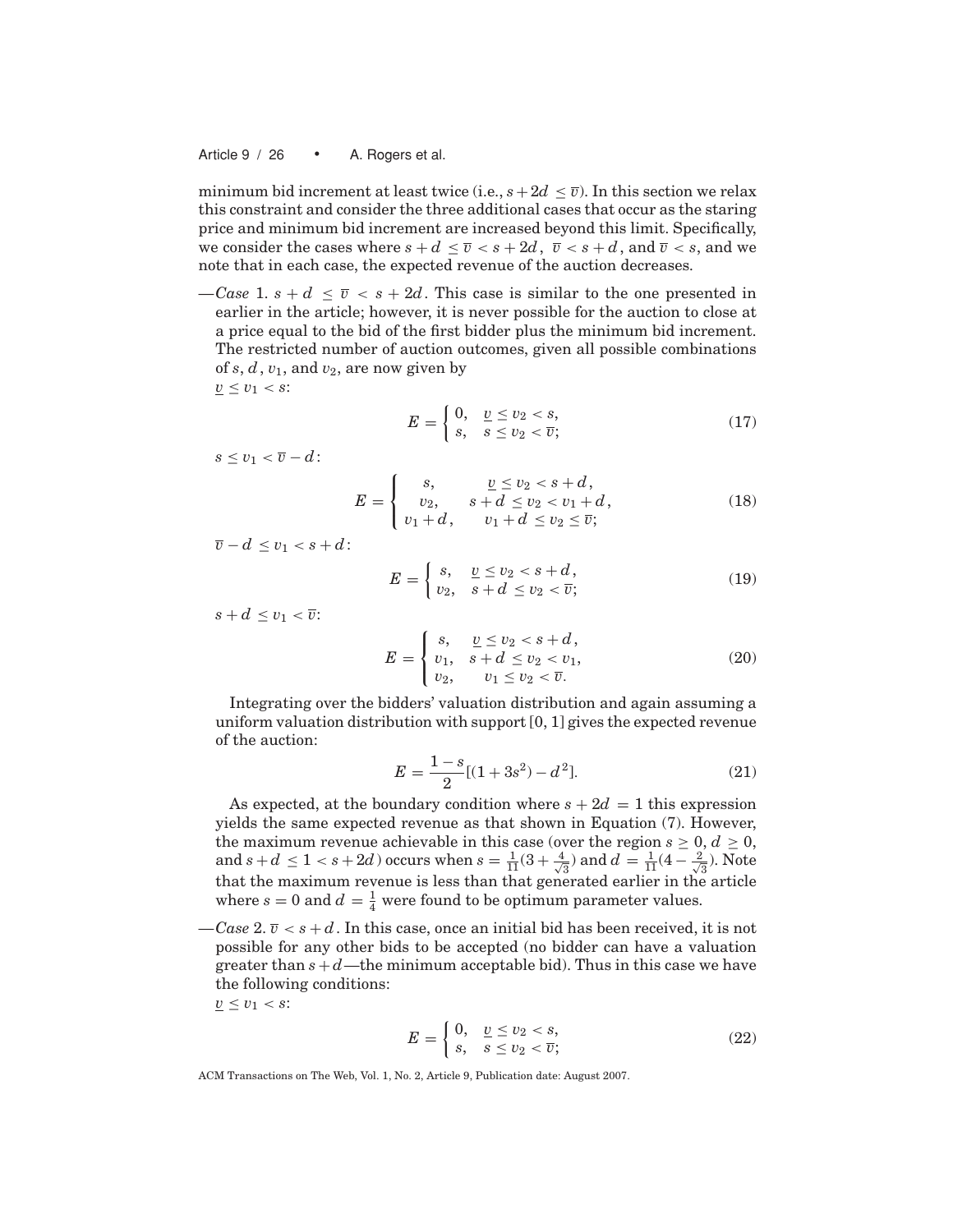Proxy Bidding and Minimum Bid Increments within eBay Auctions • Article 9 / 27

 $s \leq v_1 < \overline{v}$ :

$$
E = s,\t\t(23)
$$

and the expected revenue of the auction (again assuming a uniform bidders' valuation distribution with support  $[0, 1]$  is given by

$$
E = s(1 - s^2). \t\t(24)
$$

Clearly, the auction closes at a price of *s*, unless both bidders have valuations less than *s*. The expected revenue is thus solely dependent on the starting price of the auction, and this actually corresponds to both bidders being given sequential take-it-or-leave-it offers at a price *s*. The maximum revenue in this case occurs when  $s = \sqrt{\frac{1}{3}}$  and has value  $\frac{2}{3}\sqrt{\frac{1}{3}}$ . Note that this less than the previous case, and the general case described in Section 4.1.

 $-Case$  3.  $\overline{v}$  < *s*. In this case it is impossible for any bidder to submit an initial bid and thus  $E = 0$ .

### ACKNOWLEDGMENTS

We would like to thank Axel Ockenfels for providing feedback and comment on an earlier version of this article.

#### **REFERENCES**

- ANTHONY, P. AND JENNINGS, N. R. 2003. Developing a bidding agent for multiple heterogeneous auctions. *ACM Trans. Internet Tech. 3*, 3, 185–217.
- BAJARI, P. AND HORTACSU, A. 2003. The winners curse, reserve prices, and endogenous entry: Empirical insights from eBay auctions. *RAND J. Econ. 34*, 2, 329–355.
- BAJARI, P. AND HORTACSU, A. 2004. Economic insights from internet auctions. *J. Econ. Lit. 42*, 457–486.
- BAPNA, R. 2003. When snipers become predators: Can mechanism design save online auctions? *Commun. ACM 46*, 12, 152–158.
- BARBARO, S. AND BRACHT, B. 2004. Shilling, squeezing, sniping: Explaining late bidding in online second-price auctions. Working article. University of Mainz, Mainz, Germany.
- DAVID, E., ROGERS, A., SCHIFF, J., KRAUS, S., AND JENNINGS, N. R. 2005. Optimal design of English auctions with discrete bid levels. In *Proceedings of the ACM Conference on Electronic Commerce*. 98–107.
- DAVID, E., ROGERS, A., JENNINGS, N. R., SCHIFF, J., KRAUS, S., AND ROTHKOPF, M. H. 2007. Optimal design of English auctions with discrete bid levels. *ACM Trans. Inte. Tech.* 7, 2, Article 12 (May 2007), 34 pages. DOI = 10.1145/1239971.1239976 http://doi.acm.org/ 101145/1239971.1239976 Also available online at http://eprints.ecs.soton.ac.uk/11548/.
- DUMAS, M., ALDRED, L., GOVERNATORI, G., HOFSTEDE, A., AND RUSSEL, N. 2002. A probabilistic approach to automated bidding in alternative auctions. In *Proceedings of the 11th International World Wide Web Conference*. 99–108.
- EBAY. 2006. Financial releases: Fourth quarter and full year 2006 financial results. Available online at http://investor.ebay.com/.
- ENGELBERG, J. AND WILLIAMS, J. 2005. A license to shill: Incremental bidding and eBay's proxy system. Working article. Kellogg School of Management, Northwestern University, Evanston, IL.
- FONTOURA, M., IONESCU, M., AND MINSKY, N. 2002. Law-governed peer-to-peer auctions. In *Proceedings of the 11th International World Wide Web Conference*. 109–117.
- GERDING, E., ROGERS, A., DASH, R. K., AND JENNINGS, N. R. 2007. Sellers competing for buyers in online markets: Reserve prices, shill bids, and auction fees. In *Proceedings of the 20th International Joint Conference on Artificial Intelligence*. 1287–1293.